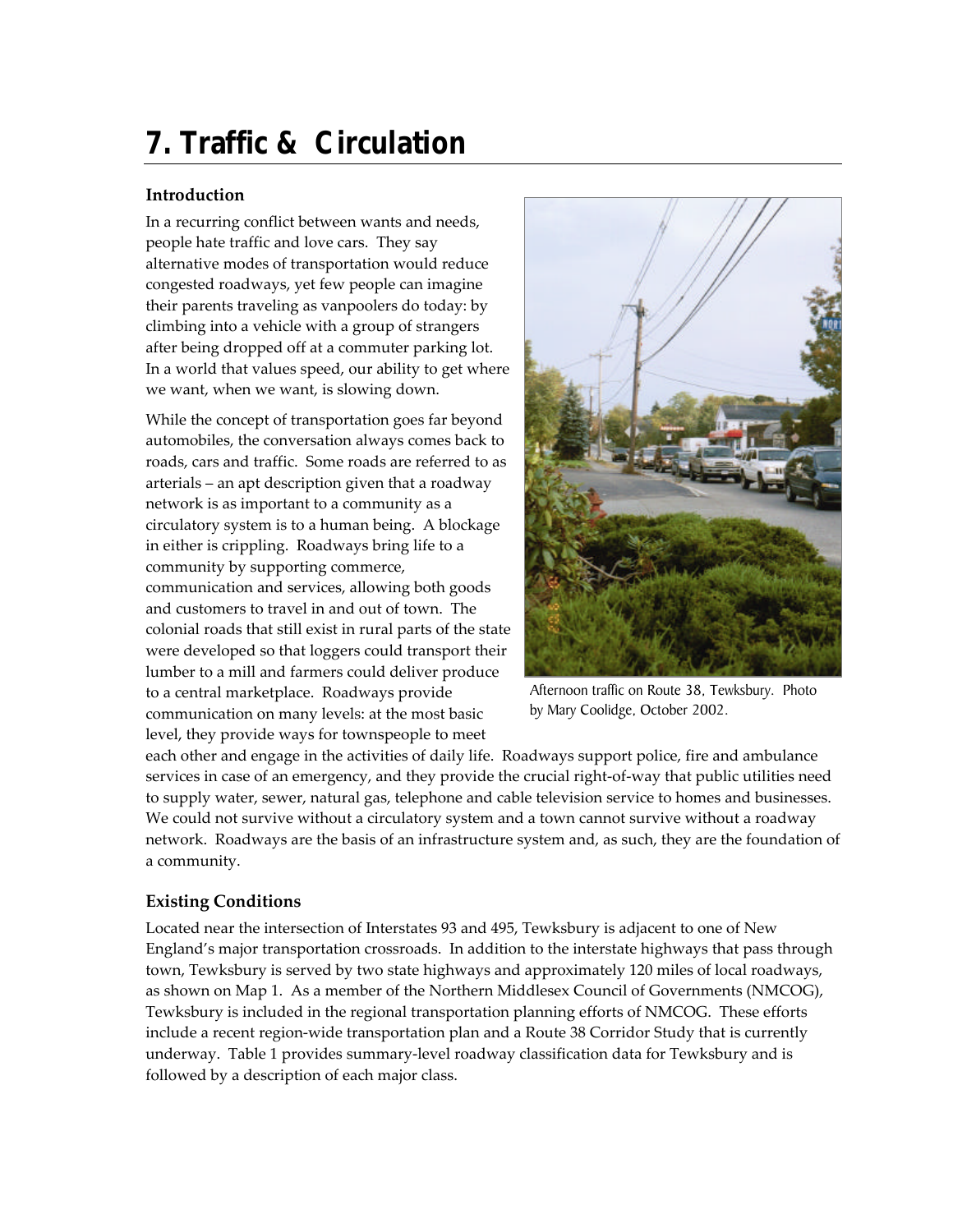| Urban/Rural |                                             |         |
|-------------|---------------------------------------------|---------|
| Designation | <b>Functional Class</b>                     | Mileage |
| Urban       | Local                                       | 90.6    |
| Urban       | Limited Access Highways/Principal Arterials | 6.9     |
| Urban       | Other Numbered Routes/Minor Arterials       | 10.2    |
| Urban       | Major Road Collectors/Major Collectors      | 18.3    |
| Urban       | <b>Minor Collectors</b>                     | 21.8    |
|             | TOTAL                                       | 147.8   |

**Table 1: Streets by Primary Class, Tewksbury**

Sources: NMCOG, Regional Transportation Plan (Chapter VI, Table 7) and MassGIS Vector Library, "mrdinv.dbf."

### Limited Access Highways/Principal Arterials

Roadways classified in this category include all interstate and limited access highways. These roads connect major economic/geographic regions and constitute the basic transportation network. Tewksbury contains approximately 6.9 miles of interstate roadway. Interstate 495 loops through the northern section of Tewksbury from the Lowell border in the west to the Andover border in the east. There are two I-495 interchanges in Tewksbury: Exit 38, an interchange that connects I-495 and State Route 38 "Main Street" near the Lowell border, and Exit 39, an interchange that connects I-495 and State Route 133 near the Andover border. In addition, Interstate 93 runs in a north-south direction through the easternmost section of Tewksbury. However, the town is not directly served by an I-93 interchange. The closest I-93 interchange to Tewksbury is the Dascomb Road exit located in Andover approximately one-half mile from the Tewksbury town line.

#### Other Numbered Routes/Minor Arterials

Roadways of this type link economic and population centers within a region. They can provide long-distance travel options to the Major Arterials and often connect two Major Arterials. Typically, non-elevated state routes are classified as Minor Arterials. Tewksbury contains approximately 10.2 miles of roadway in this classification.

Two State highways pass through Tewksbury: Route 133 (Andover Street) and Route 38 (Main Street). From end to end, Route 133 runs from downtown Lowell in the west through portions of Middlesex and Essex counties to Gloucester in the east. Locally, Route 133 runs east to west through North Tewksbury and is connected to I-495 by Interchange 39. From end to end, Route 38 stretches from Somerville in the south to Dracut in the north and across the state line into New Hampshire. In Tewksbury, Route 38 is synonymous with Main Street and it runs southeast to northwest through the entire length of town. Route 38 connects to I-495 at Interchange 38 and serves as a major gateway into the community.

## Major Road Collectors/Major Collectors

While Major Collectors do not vary greatly in size or roadway geometry from Minor Arterials, they serve an altogether different purpose. Minor Arterials typically provide a network for travelling through a given region while Major Collectors typically provide a network for travelling within a region or a community. Tewksbury contains approximately 18.3 miles of roadway in this classification. The following local roads fit the classification of Major Collectors: Shawsheen Street, Whipple Road, Pleasant Street, Chandler Street, East Street, North Street and River Road.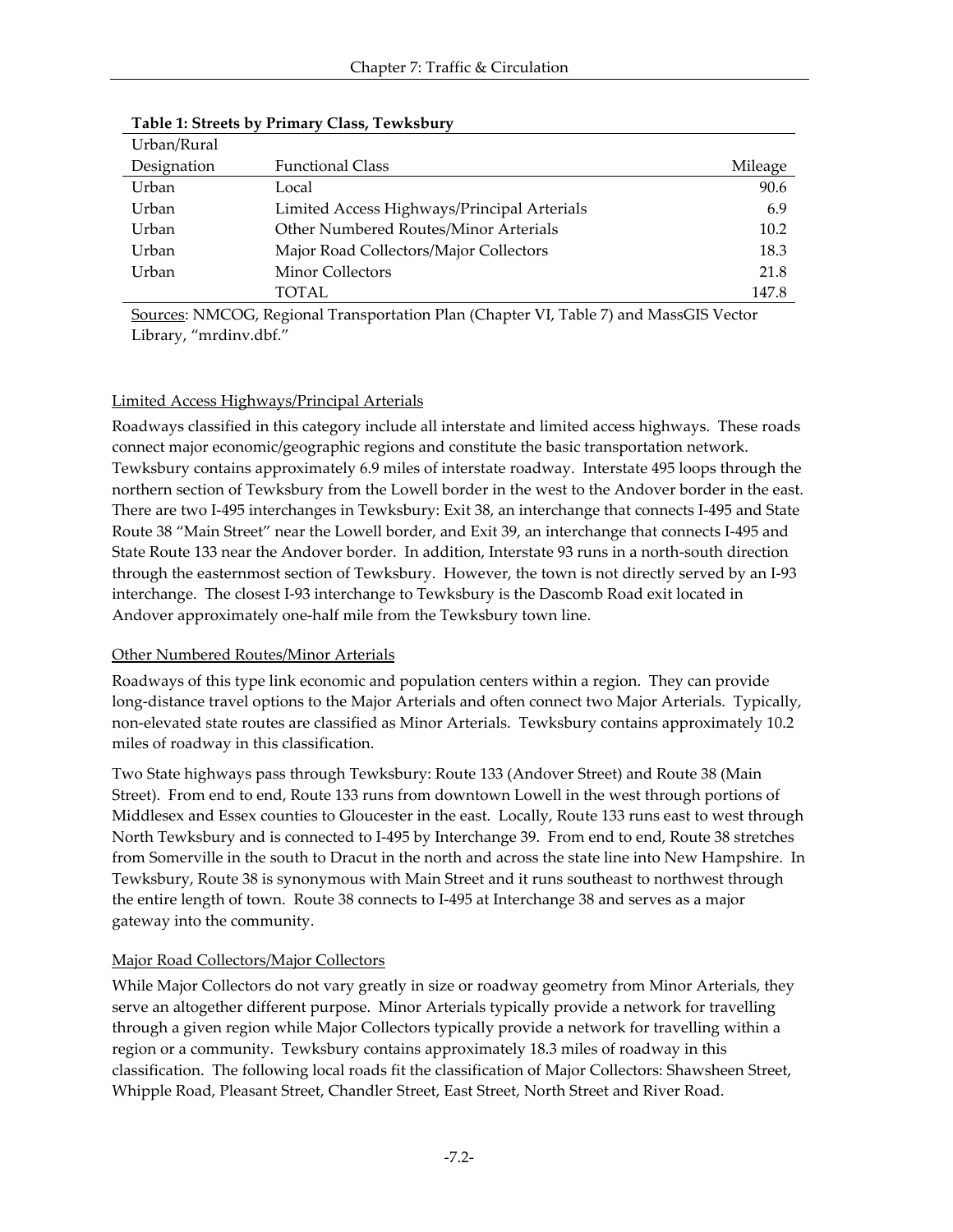Shawsheen Street traverses the entire width of Tewksbury. It runs from the Andover town line in the northeast, where it intersects with Dascomb Road/East Street, south to the Billerica town line, where it intersects Whipple Road. Shawsheen Street also intersects with Route 38 while crossing the southern third of the town. In general, the pavement condition over the length of Shawsheen Street is poor. The pavement markings and signage along the road are in good condition, and the posted speed limit of 30 miles per hour (mph) seems appropriate for current conditions. Except for the  $\frac{1}{4}$ mile length closest to the intersection with East Street, the uses along Shawsheen Street are almost exclusively residential. Even though there is a major intersection at Shawsheen Street and Route 38, very few commercial uses have migrated to this part of the roadway.

Whipple Road is located west of, and essentially runs parallel to, Route 38. It extends from the Lowell city line in a southeasterly direction to the Billerica town line, providing connections with Rogers, Marston, Marshall, Pleasant, Chandler and Shawsheen Streets. The pavement is in generally good condition, and the 35 mph speed limit and double yellow centerline indicate that Whipple Road carries a considerable amount of through traffic, presumably from drivers seeking an alternative to Route 38. The signage is clear, and the use of a four-way stop sign at the Chandler Street intersection acknowledges that traffic on Whipple Road needed some controls. The character of Whipple Road changes significantly as it crosses the town. Along the east side of Whipple Road from Pleasant Street to Lowell, a number of stonewalls and fieldstone foundations create a distinctly rural feel and convey an impression of Tewksbury's earlier history. Development along the west side of the road is clearly more recent: there is less roadside vegetation, the homes are more evenly spaced, and often they attempt to mirror older properties across the street through the use of precast block walls as modern stonewalls. From Pleasant Street to the Billerica line, Whipple Road is quite different. The homes are generally smaller and more closely clustered, and the roadway itself has a more intimate feeling due to old growth trees along both curb lines, a feeling eclipsed by new development along the northern stretch. In general, the land uses along Whipple Road are strictly residential.

Pleasant Street provides a connection between Whipple Road and Main Street. It runs from a major three-way intersection with Whipple Road and Marshall Street in the southwest to a four-way intersection with Main, North and East Streets in the northeast. The four-way intersection acts as a major traffic nexus in Tewksbury and it is located near the geographic center of the town. The pavement condition along Pleasant Street is generally fair. The roadway is appropriately striped and has appropriate signage, but the pavement width is narrower than the other major collector streets. Although the multi-road intersections at either end of Pleasant Street provide traffic controls, there are no other controls along the middle portion of the road. Pleasant Street serves a mostly residential area and it has a posted speed limit of 35 mph, except for the section by Tewksbury High School.

Chandler Street lies about one-half mile south of and runs parallel to Pleasant Street, making a similar connection between Whipple Road and Main Street. While Pleasant Street ends at Main Street, Chandler Street crosses Main Street and intersects with East Street near Tewksbury Hospital. The pavement condition along Chandler Street is generally fair to good. The roadway is appropriately striped, has clear signage and is posted for an appropriate speed.

East Street serves as the major feeder road between I-93 and Tewksbury center. Dascomb Road in Andover becomes East Street at the town line, making East Street the access way to the I-93 interchange (Exit 42) closest to Tewksbury. It intersects with Shawsheen Street at the Tewksbury-Andover town line on one end and terminates at the major four-way intersection with Pleasant, Main and North Streets. The pavement condition along East Street is generally poor to fair, most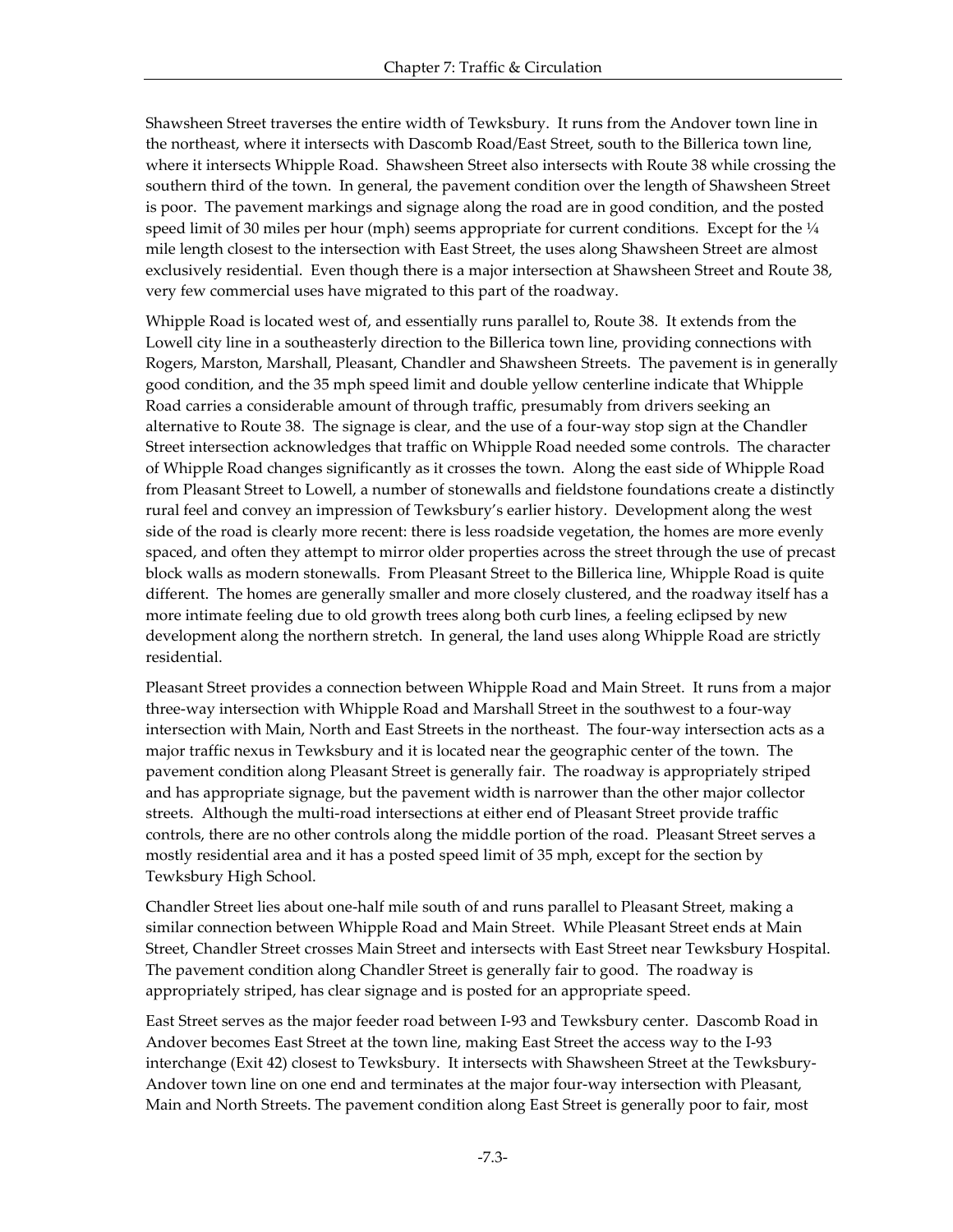likely due to the types of traffic that use this heavily traveled roadway. East Street appears to experience a much higher level of use by tractor trailers than the other major collectors in Tewksbury, and these large, heavy vehicles increase wear and tear on pavement. The roadway is appropriately striped and has appropriate signage. Traffic often moves faster than the posted 35 mph speed limit, a condition that can be explained by two factors: first, East Street has fewer curb cuts than comparable roadways due to large parcels along both sides of the road (Tewksbury State Hospital, Little League fields, farms) and second, other than a railroad crossing, traffic controls are not in use. The geometry of the East Street/Main Street intersection is confusing and its current layout should be reviewed.

North Street serves a purpose similar to that of East Street. Located in the northern half of town, North Street runs in a northwest direction from the four-way intersection with Main, Pleasant and East Streets to an intersection with Route 133 (Andover Street). Accordingly, North Street provides the main connection between the two state routes that pass through Tewksbury, Routes 133 and 38. North Street provides an alternate route to I-495 because its intersection with Route 133 is approximately one-half mile from the I-495/Route 133 interchange. The pavement condition along North Street is generally good. The roadway striping and signage are also in good condition and the posted speed limit is appropriate. The land uses along North Street vary considerably. The section of the road from Route 133 to North Gate Road is heavily commercial while the remainder of the road serves residential and civil (fire station and school) uses.

River Road in the northern reaches of Tewksbury runs parallel to the Merrimack River between I-495 and the river. Starting in Tewksbury, where is intersects with Route 133 near the Lowell city line, River Road passes through Tewksbury into Andover, where it intersects with I-93 at Exit 45, and on into Lawrence where it turns into Andover Street and intersects with Routes 28 and 114. The pavement condition along River Road is generally fair. The signage and roadway striping are in good condition. The geometry of the intersections with Fiske Street and Trull Road require someone traveling the speed limit on River Road to slow down significantly in order to negotiate the sharp turns. The area served by River Road is almost exclusively residential. Due to the river north of the road, the cemetery and the golf course, there are fewer curb cuts on River Road than would be found on a comparable roadway.

All of Tewksbury's Major Collectors have one feature in common: a nearly complete lack of sidewalks. Most of them also have very limited shoulder widths, which is understandable given Tewksbury's development history, but the lack of a sidewalk network presents a traffic problem in itself. Even the shortest of trips in Tewksbury must be made by car because it is unsafe to walk great distances along the town's rolling, twisting and unlit rural roadways. About two years ago, the Board of Selectmen appointed a committee to study the need for an improved sidewalk network throughout town. The Tewksbury Sidewalk Committee initiated a plan to evaluate and prioritize streets in need of sidewalk improvements, and ultimately recommended a "Phase 1" approach that includes improvements on Shawsheen Street, North Street, Brown Street, Foster Road and South Street.<sup>1</sup> Although town meeting authorized a bond to finance Phase 1, voters declined to exclude the debt from the Proposition 2 ½ levy limit last fall.

-

<sup>1</sup> Tewksbury Sidewalk Committee, Five-Year Plan (2002)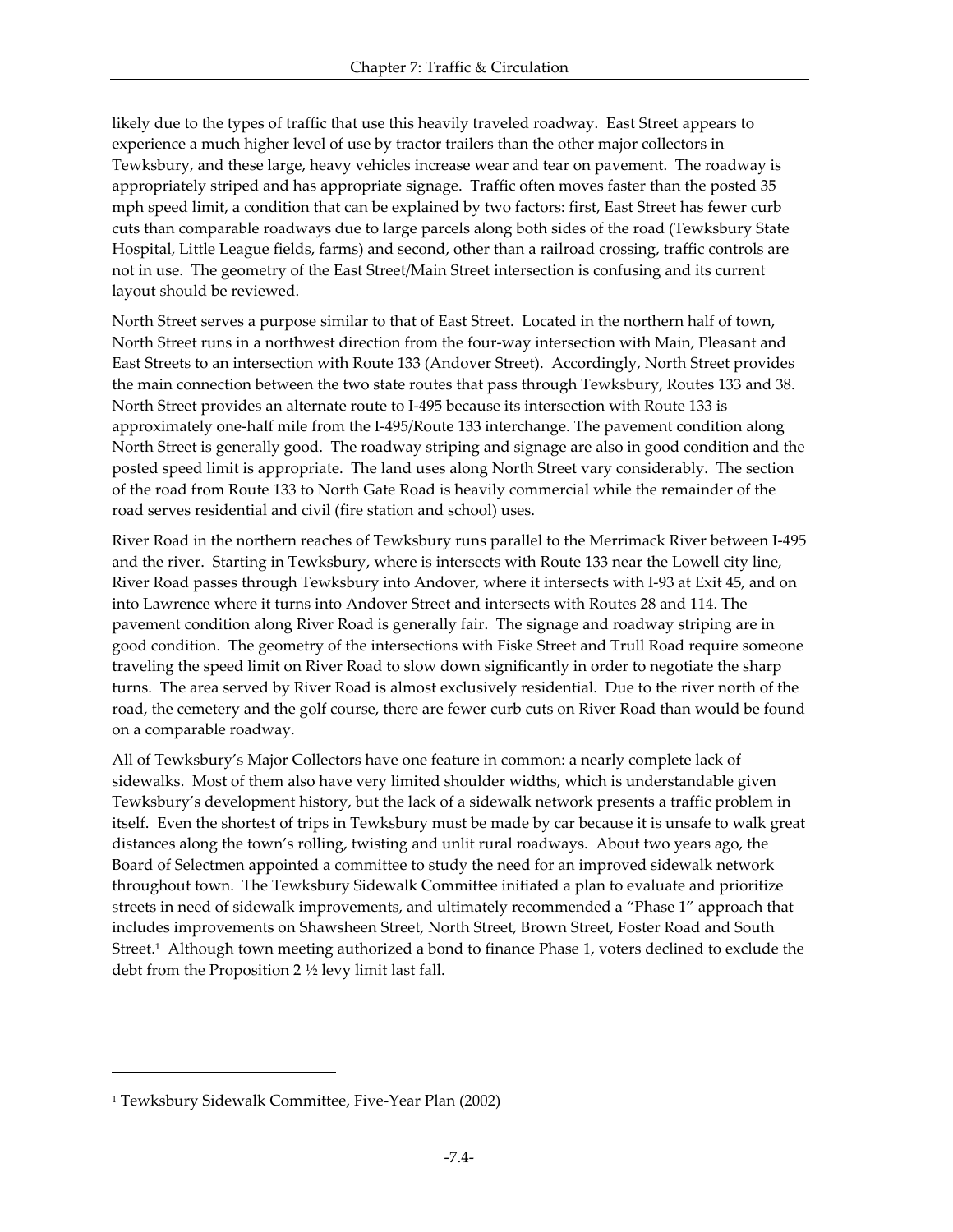#### Minor Collectors

Minor collectors are the network of roadways that allow individuals to move from a local road to a major collector or minor arterial. While these roads may be similar in size and geometry to major collectors, they do not experience the same level of use. In general, minor collectors absorb less use because of their location within a community, away from major destination points. Tewksbury has about 21.8 miles of roadway in this classification. Examples of minor collectors in Tewksbury include South Street, Livingston Street, Rogers Street, Foster Road, Trull Road and Brown Street.

#### Local Roads

Local roads almost exclusively serve residential uses. They have driveways cuts to serve abutting properties and are typically the point where local trips begin and end. As is the case with most urban and suburban communities, the approximately 90.6 miles of local roads in Tewksbury make up the majority (61%) of the town's total roadway miles.

## **History of Roadway Development**

Tewksbury's location northwest of Boston and its topography both influenced the development of a local roadway network. These factors continue to affect the way development occurs in Tewksbury today. A review of two historical topographical maps provides a great deal of insight into the development of the town's roadway system. The 1893 U.S.G.S. topographical map of Tewksbury (Fig. 1) shows a rather extensive network of unpaved roadways that bears a striking resemblance to the town's current layout (Fig. 2). It is clear that the skeleton of today's road system existed before the first automobile ever rolled through Tewksbury. The 1942 U.S.G.S. topographical map (not shown) identifies only a modest expansion of the basic network of roadways described in the 1893 map. In fact, the roads described on the 1942 map as paved roads – Route 38 "Main Street", Route 133, Fiske Street, North Street, Kendall Street, East Street, Ballard Street, Shawsheen Street, South Street (portion), Marston Street, Whipple Road and Chapman Street (portion) – are all examples of roadways from the upper portion of the street



Figs. 1-2: 1893 USGS Quadrangle Maps; (1) as of 1893, (2) with overlay of present street network. Map sources: University of New Hampshire Historic Maps Repository, MassGIS.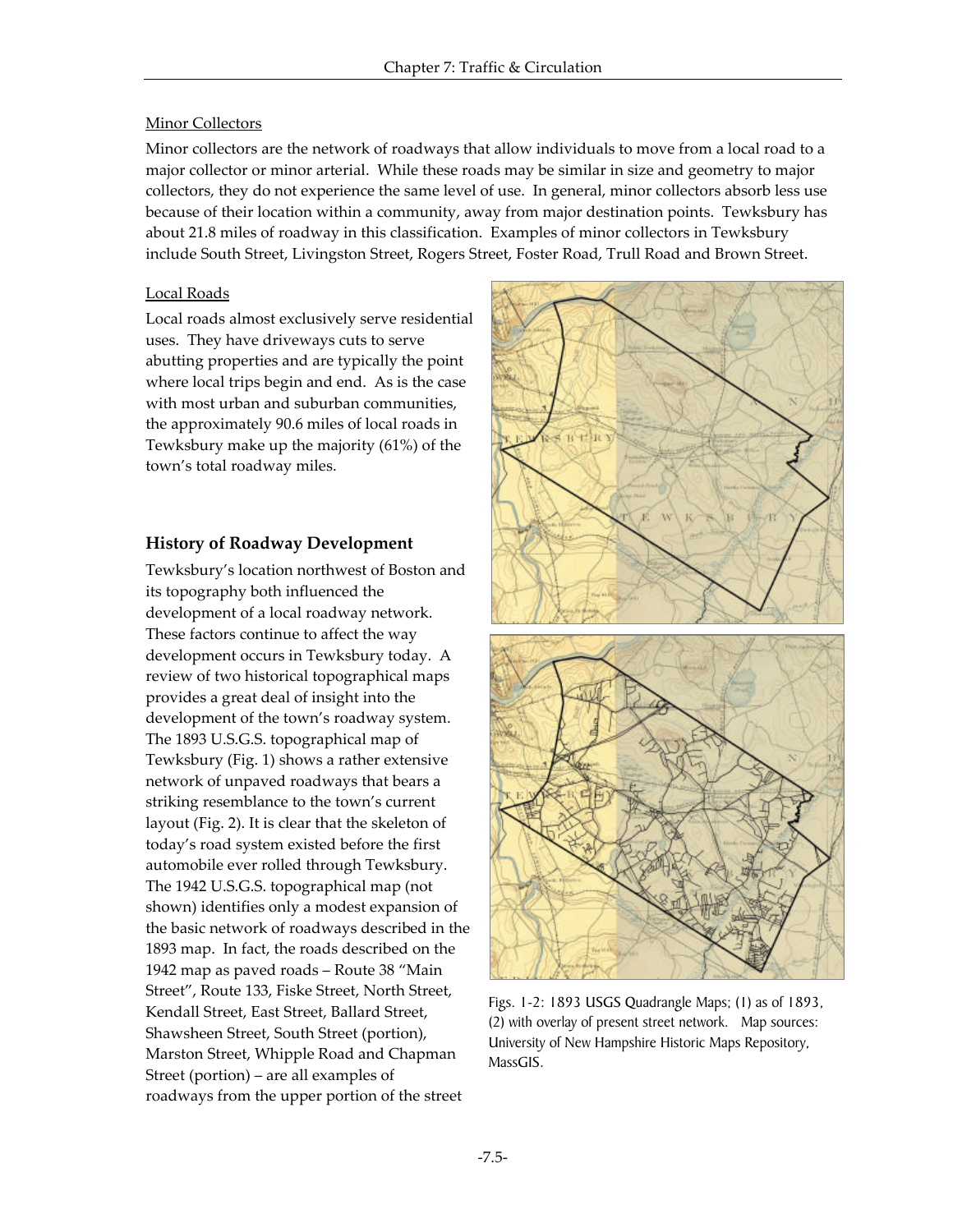hierarchy (minor arterials and major collectors). This indicates that in most cases, the role a roadway plays in the transportation network is defined more by geography, topography and history than by the latest round of development. The main roads in Tewksbury today have been the main roads for many generations of residents.

#### **Status of Bridges**

According to NMCOG's Regional Transportation Plan (2002), MassHighway has completed an inventory of all bridges in the region. The bridges were inspected and rated on two scales developed by the American Association of State Highway Transportation Officials (AASHTO). One scale considers the structural integrity of a bridge and the other, the operational integrity of a bridge. Although MassHighway did not rate any bridges in Tewksbury as structurally deficient, three bridges have been classified as functionally obsolete: the Bridge Street bridge over the Shawsheen River, the I-93 northbound and southbound bridges over Vale Street.<sup>2</sup> Responsibility for the I-93 structures lies with MassHighway.

## **Alternative Modes of Transportation**

#### Regional Bus Service

The Lowell Regional Transit Authority (LRTA) provides fixed-route service in two areas of Tewksbury: the #20 Tewksbury/Route 133/IRS route and the "TK" Main Street/Tewksbury Hospital/Main Street route. The #20 route operates on one- hour headways Monday through Friday from 6:00 a.m. to 6:00 p.m. There are twelve runs both inbound and outbound, and all runs either terminate or originate in Lowell. LRTA added this route in response to the NMCOG region's "Access to Jobs" initiative. The intent of the #20 route is to connect downtown Lowell with suburban employment centers such as the IRS and Raytheon facilities in Andover, and Avid Systems, Wang Technology and other high-tech firms in Tewksbury. The "TK" route operates weekdays only, on approximately one-hour headways from 7:00 a.m. to 5:15 p.m. There are eight runs both inbound and outbound, and all runs either terminate or originate in Lowell. This route provides access to the Main Street business district at several key locations.

LRTA also provides a "Road Runner" one-day advanced notice transportation service for senior citizens and persons with disabilities. Road Runner operates weekdays from 8:00 a.m. to 5:00 p.m. and can be scheduled for other special trips.

#### Commuter Rail

 $\overline{a}$ 

The Massachusetts Bay Transportation Authority's (MBTA) commuter rail line between Gallagher Terminal in Lowell and North Station in Boston provides indirect service to Tewksbury. By number of parking spaces, the stations along the Lowell commuter rail line include Lowell (695), North Billerica (541), Wilmington (191), Anderson/Woburn (2000), Mishawum (0), Winchester (237), Wedgemere (103), Medford (30) and North Station. Tewksbury does not have a commuter rail station. The closest stations to Tewksbury are North Billerica, Wilmington and Ballardvale in Andover. The North Billerica station is located near the Billerica/Tewksbury/Lowell line, off

<sup>&</sup>lt;sup>2</sup> NMCOG, <u>Regional Transportation Plan</u> (2001), Chapter VI, Table 12.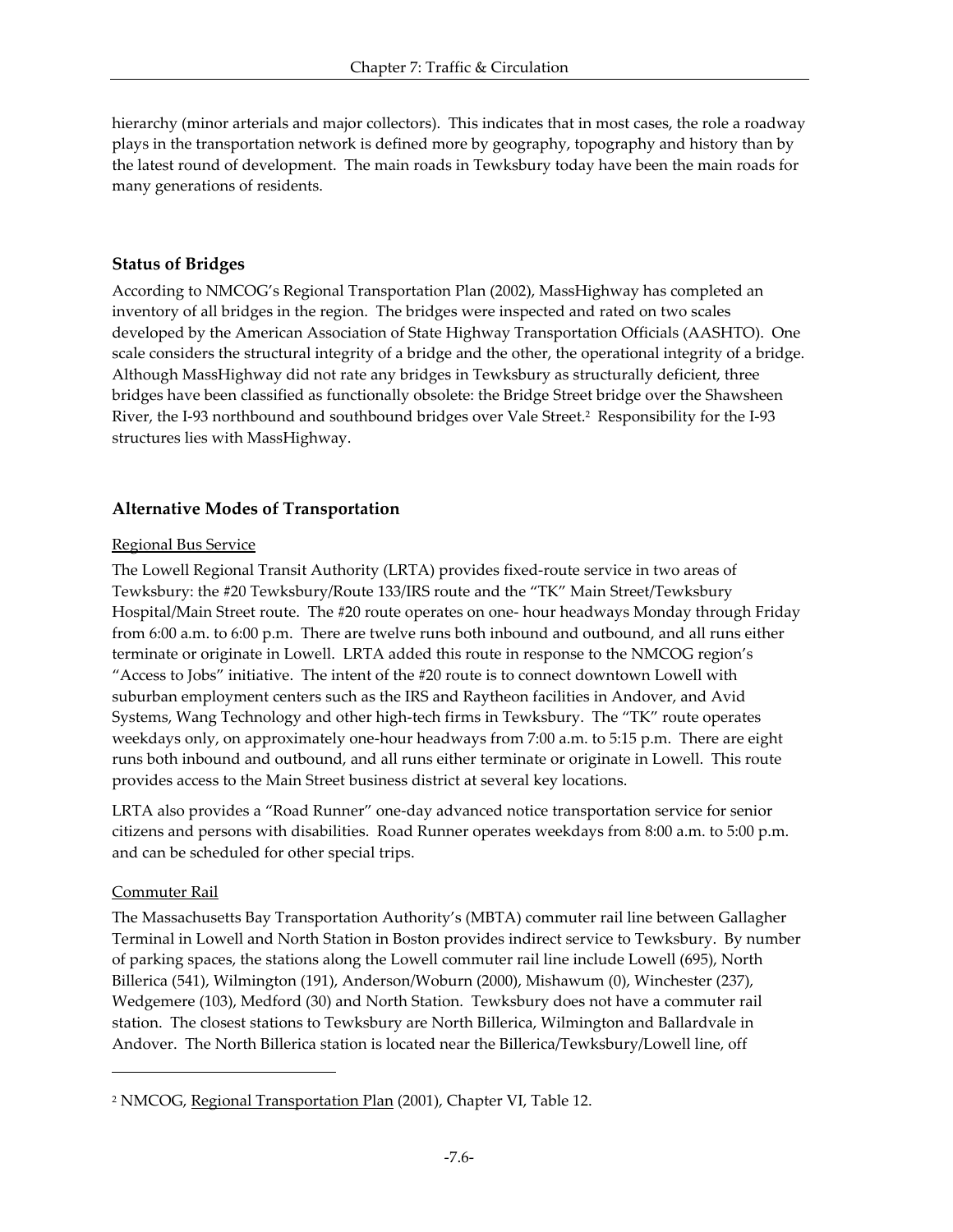Billerica Avenue near Mt. Pleasant Street. Most Tewksbury commuters have to drive west through town, mainly on local roads, to reach the North Billerica station and its parking lot, while generous (541 spaces), is filled by 8:30 a.m. on most weekday mornings. The Wilmington station on Route 38 is about 1.5 miles south of the Tewksbury/Wilmington border. It is conveniently located for many Tewksbury residents and is served by a 191-space parking lot owned by the town of Wilmington. The Ballardvale station in Andover, off Andover Street about 1.5 miles east of the Tewksbury/Andover border, is convenient for Tewksbury residents who live east of Route 38. However, the Ballardvale station has a relatively small (120 space) parking lot.

Two major airports provide travel outside the region. Manchester Airport in Manchester, NH is approximately 35 miles (or about 40 minutes) from Tewksbury. Manchester Airport is served by

eight airlines that provide daily service to major hubs from the Midwest U.S. and southern Canada to the northeast corridor and Florida. Due to a recent terminal expansion and expanded daily flights, passenger activity at Manchester Airport exceeded 2.75 million in 2000. Logan Airport in Boston is approximately 25 miles (30 minutes) from Tewksbury. One of the 25 busiest airports in the world when measured in terms of plane movements (takeoffs and landings), Logan is the gateway to the world for New Englanders. Not long ago, Tewksbury was home to a very small airport near Shawsheen Street and Route 38. The Tew-Mac Airport operated from the early 1950s until it was sold for development in 1997.

There are presently no designated bicycle facilities along functionally classified



The former Tew-Mac Airport in Tewksbury (1996), one year before it closed. Photo by John Ford, Les Vants Aerial Photos (INTERNET, "Abandoned and Little-Known Airfields.")

roadways in Tewksbury.<sup>3</sup> However, cyclists use many of Tewksbury's major roadways as transportation links despite the absence of bicycle lanes. Potential off-road cycling alternatives include the proposed Strong Meadow Trail from Andover to Billerica and the rehabilitation of a recently acquired rail right-of-way that runs parallel to Main Street near the town center.

## **Problem Areas and Critical Traffic Locations**

#### Route 38 "Main Street"

-

Empirical evidence exists everywhere that traffic is a major problem in Tewksbury. It was a major problem when the town's previous master plans were written (1958, 1973), and although attention has been paid to some of the improvements recommended in 1973, most of the issues, constraints and needs described at the time remain true today. For Tewksbury residents, traffic is one of the leading points of contention every time a commercial property owner proposes to expand or a

<sup>&</sup>lt;sup>3</sup> NMCOG, <u>Regional Transportation Plan</u>, Chapter XI.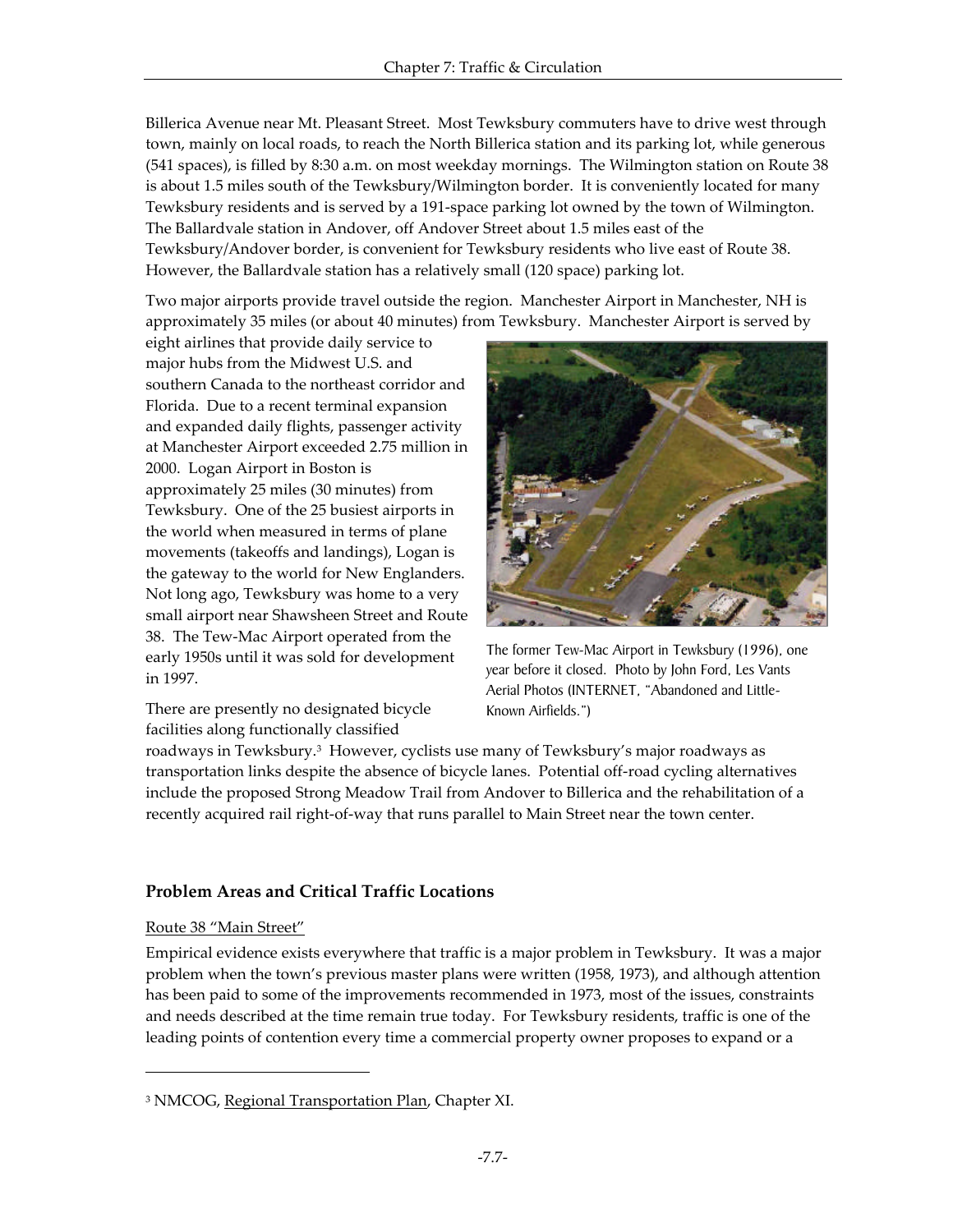housing developer files a new subdivision plan. Nowhere are Tewksbury's traffic problems more obvious than along its spine road, Route 38 "Main Street." It makes sense to refer to this roadway as Route 38 "Main Street" because doing so highlights the dual (if not competing) functions that it serves. As Route 38 "Main Street," the road traverses the entire length of Tewksbury, from Wilmington in the south to Lowell in the north, essentially bisecting the town. Its designation as a state numbered route suggests a roadway that functions as a major arterial for those seeking to travel through Tewksbury, yet "Main Street" functions as a major collector for those traveling within Tewksbury. "Main Street" is Tewksbury's historical mecca, where important civic structures and prominent homes were built and commerce flourished. Over time, its development resulted in unregulated curb cuts that pre-date current review policies and regulations.

Owing to its unique nature, Route 38 "Main Street" allows one to take the pulse of Tewksbury traffic by examining traffic changes along this roadway. As demonstrated by Average Daily Traffic (ADT) statistics from MassHighway, traffic on Route 38 has steadily increased over the past ten years. The increasing ADT at four points along Route 38 "Main Street," as shown in Table 2, conveys the incredible pressure experienced by this major element of Tewksbury's infrastructure (see Map 2).

| $\sigma$               |     |        |        |        |        |        | $\cdot$ |        |        |
|------------------------|-----|--------|--------|--------|--------|--------|---------|--------|--------|
| Location               | Map | 1993   | 1994   | 1996   | 1997   | 1998   | 1999    | 2000   | 2001   |
|                        | #   |        |        |        |        |        |         |        |        |
| @ Wilmington           |     |        |        |        |        |        |         |        |        |
| town line              |     |        |        |        |        |        |         | 14,700 | 18,670 |
| South of Villa         |     |        |        |        |        |        |         |        |        |
| Roma Drive             | 2   |        |        |        |        | 19,196 |         | 25,800 | 27,436 |
| East of                |     |        |        |        |        |        |         |        |        |
| <b>Pleasant Street</b> | -3  | 18,000 |        | 17,400 |        |        | 23,600  |        |        |
|                        |     |        |        |        |        |        |         |        |        |
| South of I-495         | 4   |        | 22,000 |        | 28,100 |        |         | 29,200 |        |

#### **Table 2: Average Daily Traffic (ADT) on Route 38/Main Street in Tewksbury, 1993-2001**

Sources: NMCOG (www.nmcog.org/tewksburytrafficcounts1998.htm) and MassHighway (www.state.ma.us/mhd/traffic/bytown/tewksbury.htm)

#### East Street

-

The other roadway with significant traffic issues is East Street, one of Tewksbury's major collectors. It is important because it connects the closest I-93 interchange, Dascomb Road in Andover, with the geographic center of Tewksbury, or the intersection of Main and Pleasant streets. Over its 2¼-mile length, East Street has major intersections with Shawsheen Street (at the Andover-Tewksbury town line), Maple Street and Livingston Street, as well as a railroad crossing. The most recent ADT statistics available for East Street were recorded in 2000. At the time, the ADT on East Street (measured just east of Livingston Street) was 12,000 vehicles. In 1998, NMCOG predicted that by 2002, all of East Street would be operating at Level of Service (LOS) "E" during the morning and evening peak hours.<sup>4</sup> At the time of NMCOG's study, the East Street intersections with Chandler Street and Whittemore Street were operating at acceptable levels but the intersections with North Street, Livingston Street, Maple Street and Shawsheen Street all were failing or operating at

<sup>&</sup>lt;sup>4</sup> NMCOG, <u>East Street Traffic Study</u> (March 1998).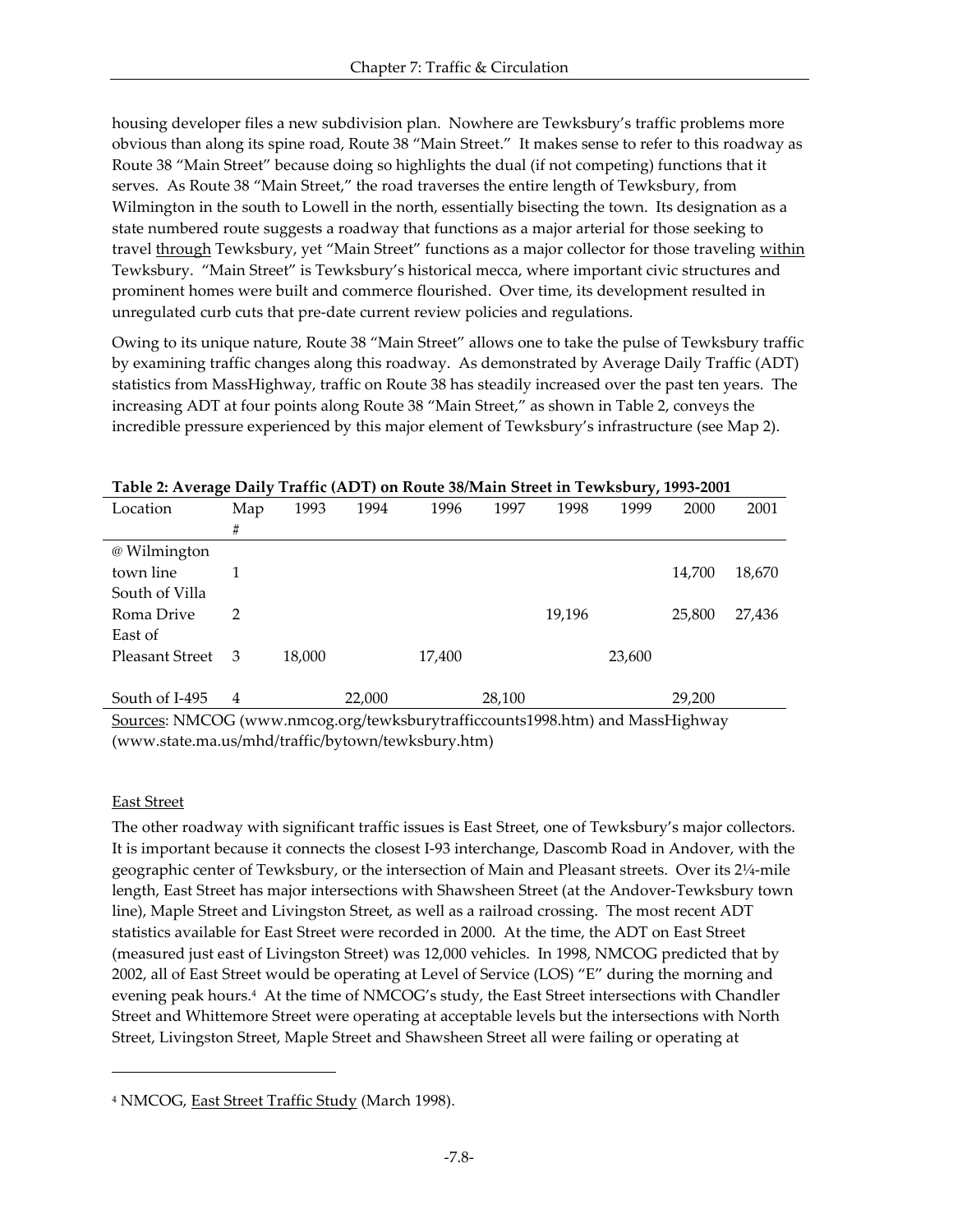unacceptable levels during peak hours. While operating at LOS "E" is less than ideal, it means that the roadway can still function because it has some reserve capacity. However, without physical improvements to East Street, the LOS at all intersections will continue to deteriorate.

Tewksbury has taken some steps to address East Street's traffic problems. For example, there are short- and longer-term plans to install traffic control signals at three major intersections along East Street. The design for signalization improvements at East and Chandler Streets has been completed, and the project was scheduled to be put out for bid in Spring 2003. Similar improvements will be made at the East Street/Livingston Street intersection, but the design plans have not been initiated yet. The Transportation Bond Fund will be tapped to finance both signalization projects.

## Traffic Incidents

In the Northern Middlesex Regional Transportation Plan (2001), NMCOG identifies and ranks the most dangerous intersections in the nine-town area on a scale that considers number of accidents, property damage, injuries and fatalities. According to NMCOG, three of the region's 41 highestranked accident locations are in Tewksbury. Not surprisingly, two are the town's interchanges with I-495: the Main Street/I-495 intersection ranks 16 out of 41 and the Andover Street/I-495 intersection, 29. However, the Main Street/Shawsheen Street intersection ranks as the  $14<sup>th</sup>$  most dangerous in NMCOG's region. It is little wonder that MassHighway plans on spending \$250,000 to reconstruct the traffic signals at this intersection. According to the most recent State Transportation Improvements Plan (STIP), MassHighway will solicit bids this fall, with construction to occur in Spring 2004.<sup>5</sup>

The Tewksbury Police Department recently compiled a list of all reported traffic accidents in town between January 1-November 11, 2002. During this period, 692 accidents were reported in Tewksbury. An astounding 46% (319 of the 692) occurred at locations on Main Street. Given its length and the amount of traffic it carries each day, Route 38 "Main Street" is more likely to generate accidents than any other road in town. Regardless, when 46% of all accidents occur on one roadway, it is crucial to identify and address the causes.

## **Congestion**

-

NMCOG completed a Congestion Management Plan in 1997 and continues to monitor the highcongestion areas identified in that report. In some cases, including Route 38 in Tewksbury, NMCOG conducted further studies. The Regional Transportation Plan contains a list of the 25 most congested roadway segments in the region, and two are in Tewksbury: nearly the entire length of Route 38 "Main Street," between I-495 to the Wilmington town line, and a 1.2-mile long segment of Route 133, from I-495 to the Andover town line. The inclusion of these areas probably comes as no surprise to residents of Tewksbury. However, some may wonder why other roadways, such as East Street near the Andover town line, were not included.

<sup>5</sup> MassHighway, http://db.state.ma.us/mhd/planning/Pro\_Select.asp [updated 5 June 2003].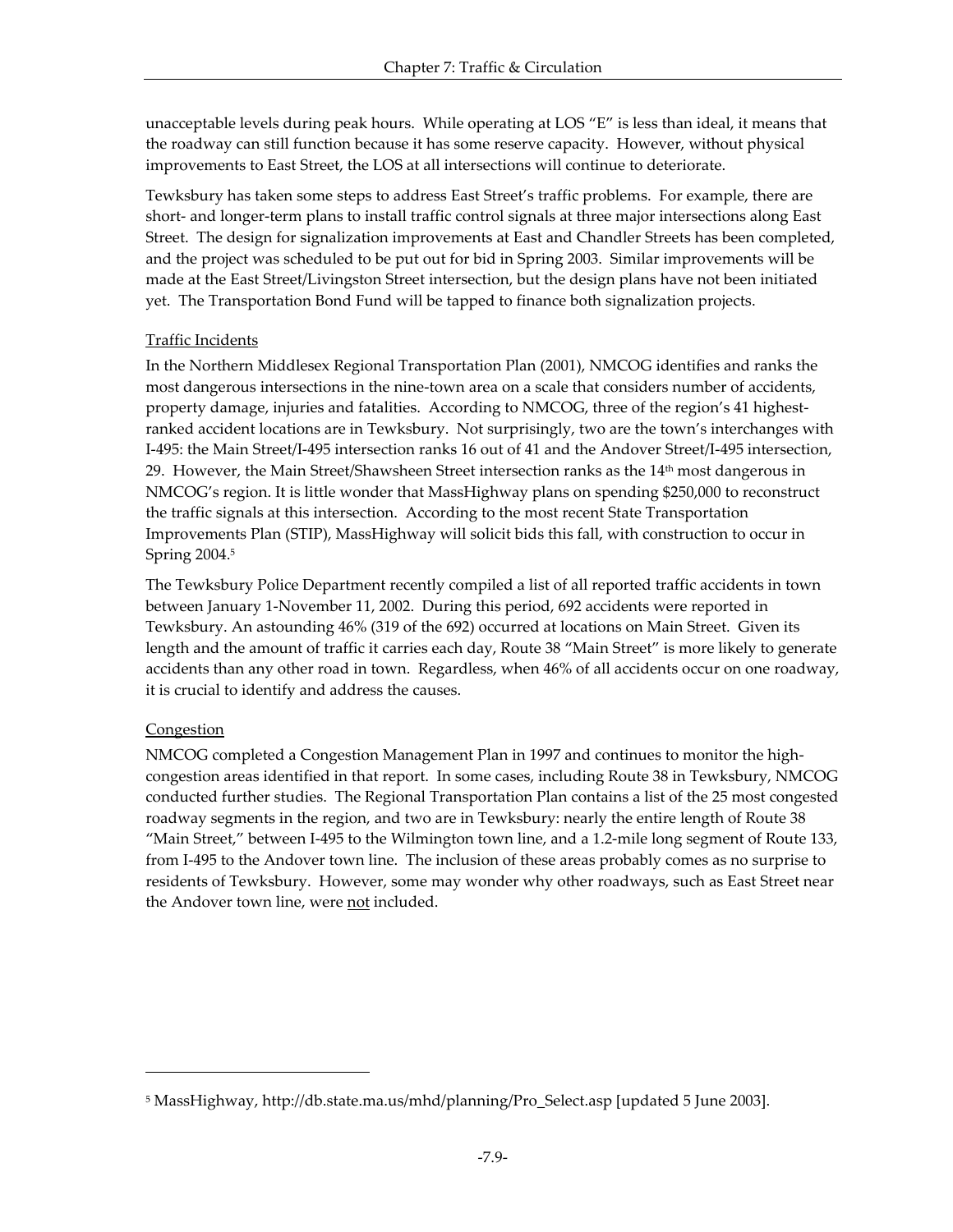## **Master Plan Goals**

The Master Plan provides an opportunity to explore several challenges and address current and potential future shortcomings in the town's transportation network. When residents participated in the Master Plan Committee's visioning meetings (Fall 2002), they expressed four goals that relate directly to traffic and circulation, all of which touch on issues described in the preceding pages:

- Reduce congestion on Route 38 "Main Street."
- Increase vehicular and pedestrian safety throughout town.
- Address residential/industrial traffic conflicts in the East Street corridor.
- Develop a capital budgeting plan to finance improved roadway maintenance.

In so many words, the transportation goals that residents identified during the visioning forums call for a comprehensive transportation management plan: strategies to improve traffic operations, reduce the number of vehicles on the road, and reduce traffic impacts on a community. To achieve these ends, Tewksbury needs complementary land use regulations, design and capacity, improvements, transportation demand management, and where appropriate, traffic calming.

## **Analysis of Needs and Planning Considerations**

Transportation and land use issues usually go hand-in-hand, and in this regard Tewksbury is no exception. Many of the traffic problems that residents, local officials and regional planners have identified in Tewksbury stem from land use conditions, some with deep historical roots. An obvious example is Route 38, where the challenge of moving high-volume traffic is exacerbated by uncontrolled and poorly defined curb cuts on commercial property. In addition, the traffic situation on East Street reflects not only a large number of cars moving between I-93 and the center of town, but also the tangle of land uses that pit tractor-trailer operators against resident drivers.

Ultimately, origin and destination points – land uses – in and outside of town generate the traffic that puts demands on Tewksbury's roadways. While changing local development regulations will address some of these problems, Tewksbury does not control the land use policies of other communities. Many of its circulation issues are more complicated and entrenched than regulations alone can cure. Moreover, Tewksbury does not have jurisdiction over all of the roads that cross through town. The structure of transportation policy, planning and finance involves a complex weave of federal, state and regional authorities, effectively forcing cities and towns to compete for limited dollars in a process that elevates the worst hazards to the top of funding priority lists.

Traffic and circulation issues in Tewksbury have garnered attention from state, regional and local officials and obviously, from the town's residents. At the state level, MassHighway's STIP provides for traffic control improvements at several of Tewksbury's problem intersections. At the regional level, NMCOG oversees the long-range Regional Transportation Plan and the region-wide Transportation Improvements Plan (TIP), and as a result the agency plays a vital role in bringing transportation resources to Tewksbury. NMCOG is currently working on a Route 38 corridor study that will examine issues in much greater detail than can be accomplished during the master plan process. Locally, the Board of Selectmen formed a committee to prepare a sidewalk improvement plan and citizens at large have consistently sought improvements to conditions along East Street. While the projects undertaken and the issues addressed by these groups differ somewhat, they share the common theme of addressing transportation safety needs in Tewksbury.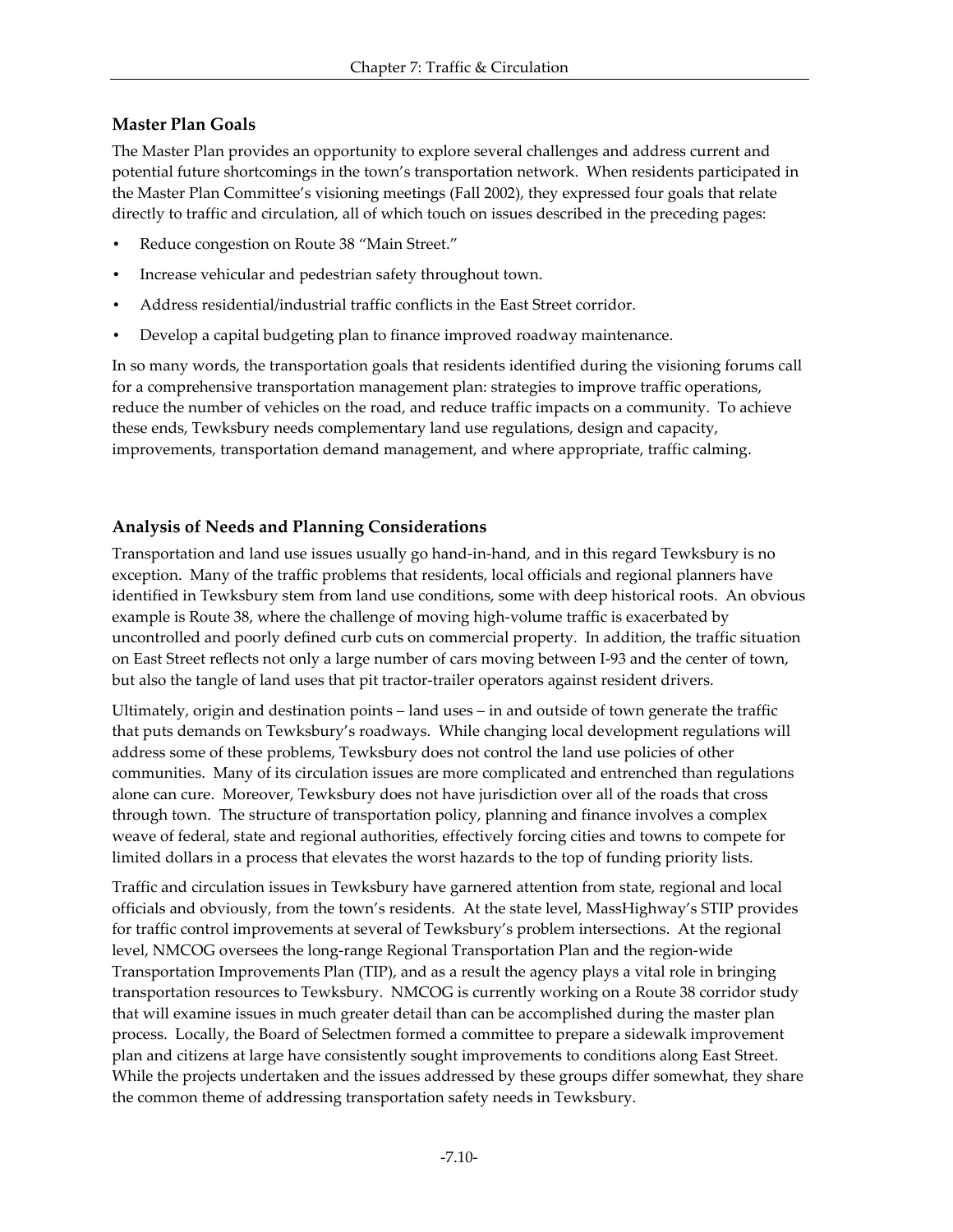## **1. Reducing congestion on Route 38 "Main Street" is Tewksbury's most critical transportation need and a key objective of the Master Plan. If any single road is the face of Tewksbury, it is Main Street.**

"Route 38, which is also the main street of Tewksbury, creates the worst traffic problem in town. A large amount of the traffic utilizing this road is local and, therefore, slow. In addition, cars and trucks are continually turning off the road into the many roadside businesses, making it extremely hazardous and slow for through traffic."

When these words appeared in Tewksbury's first master plan (1958), the ADT on Route 38 was about 8,000 vehicles. Today, the ADT is 21,000 vehicles. In 1958, Tewksbury's major transportation challenge was to address congestion on Route 38 "Main Street," and the same holds true today. Main Street's transportation needs are inextricably linked to many goals of the master plan. For example, creating a pleasant, pedestrian-oriented town center and attracting the types of development that Tewksbury deserves depend on making the process of getting to Main Street more humane. Since NMCOG expects to publish a report on existing conditions and projected future traffic loads, the planning concepts outlined below must be taken in conjunction with the findings of the Route 38 corridor study. Still, there are actions that Tewksbury can take even without the corridor study – actions that will be compatible with NMCOG's work because they are obvious, well known, and consistent with recommendations of past master plans.

A comprehensive approach to improving conditions on Route 38 will most likely include widening in a few key locations to allow for left-hand turn lanes, consolidating curb cuts and improving traffic controls. Of course, Tewksbury does not have the power to widen Route 38 "Main Street" in any

manner, or to improve signalization and other controls, because the road is under MassHighway's jurisdiction. Physical improvements to Route 38 "Main Street" must await the completion of NMCOG's corridor study. However, Tewksbury has the power to adopt regulations that will consolidate the number of curb cuts along Route 38 "Main Street." The curb cut problems along Route 38 "Main Street" take one of two forms: commercial properties without defined curb cuts (or a "lot wide curb cut") and contiguous commercial properties with a succession of individual curb cuts. Each curb cut represents another potential traffic movement and increases the risk of vehicular conflicts.



An example of a "lot wide" curb cut on Route 38 in Tewksbury. Photo by Wayne Darragh, March 2003.

Curb cuts also destroy the continuity of the curbline, thereby blurring the existence of the sidewalk and increasing the potential for automobile-pedestrian conflicts.

There are many examples of commercial properties without defined curb cuts in Tewksbury's Commercial District. They warrant concern for a number of reasons: lack of control over automobile movements, elimination of the sidewalk for long stretches at a time, and lack of any buffer area between the parking lot and the roadway. The lack of defined access and egress points means that drivers entering or exiting a parking area must be prepared for the approach of other automobiles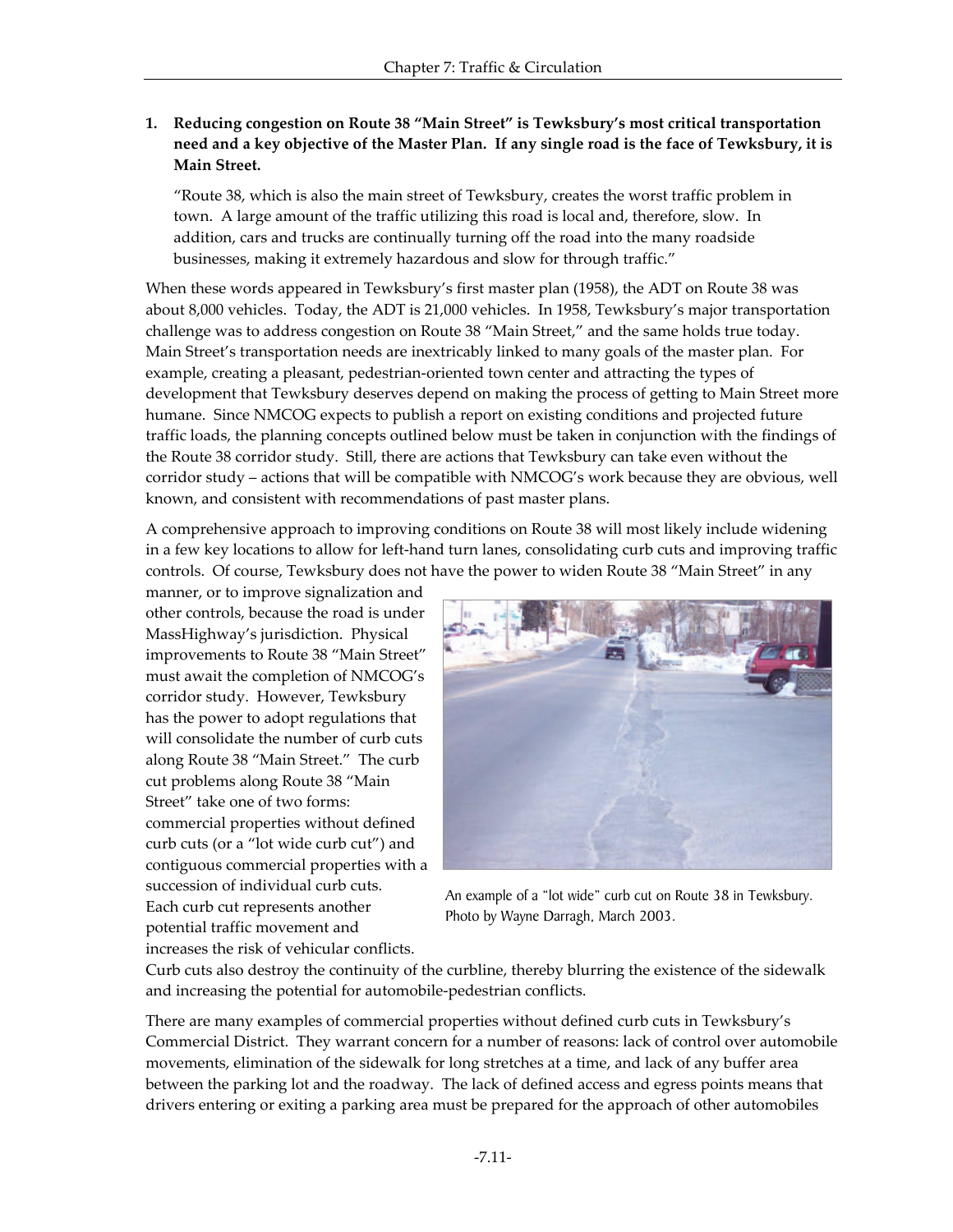from every possible direction. This condition also jeopardizes the safety of pedestrians attempting to cross the width a commercial lot, first because vehicles can enter and exist the parking area from any point and second, there are no defined sidewalks and curbs to separate the travel way and walkway. The same condition represents a lost opportunity for beautification and enhancement of the roadside, for landscaped buffers between parking lots and the street would make Route 38 a more attractive corridor through town.

The consolidation of curb cuts can take two forms: multiple curb cuts on a single parcel can be consolidated into one curb cut, and curb cuts for adjacent parcels can be consolidated so that all of the parcels are served by common points of access and egress. Limiting a commercial parcel to one curb cut that doubles as an entrance and an exit will significantly reduce the total number of curb cuts along Route 38 "Main Street." Multiple curb cuts on a single parcel increase the potential number of traffic movements and cause congestion, a condition made worse by multiple curb cuts that can be used for both entering and exiting a parcel. Single entrances and exits also provide opportunities to consolidate signage along the roadway and reduce visual clutter. This approach is particularly valuable for managing access to corner lots. Limited entrance and exit points can be used to route traffic through the commercial site onto a less busy side street instead of forcing another traffic movement onto the already congested Route 38 "Main Street" corridor.

Although consolidating curb cuts on adjacent parcels is a more complicated endeavor, it has the potential to provide greater benefits to the town. For example, when two adjacent commercial parcels have individual entrance and exit curb cuts, the result is four curb cuts along one section of the road. If travel were allowed over the "borders" between the parcels, two or three of the existing curb cuts could be removed, as suggested by Fig. 3. By closing a curb cut on each parcel, one of the remaining curb cuts could become the designated entrance for both parcels and the other, a designated exit, thereby eliminating two curb cuts. If both parcels close both their existing curb cuts and redevelop a single curb cut along the property line to accommodate both entrance and exit movements, three of the original curb cuts would be eliminated. A consolidated entrance provides an opportunity to consolidate the streetside signage for these businesses, possibly by locating it on an island in the middle of the single two-way (entrance/exit) curb cut.



Fig. 3: Shared points of ingress and egress. Image supplied by Terry S. Szold, MIT (2002).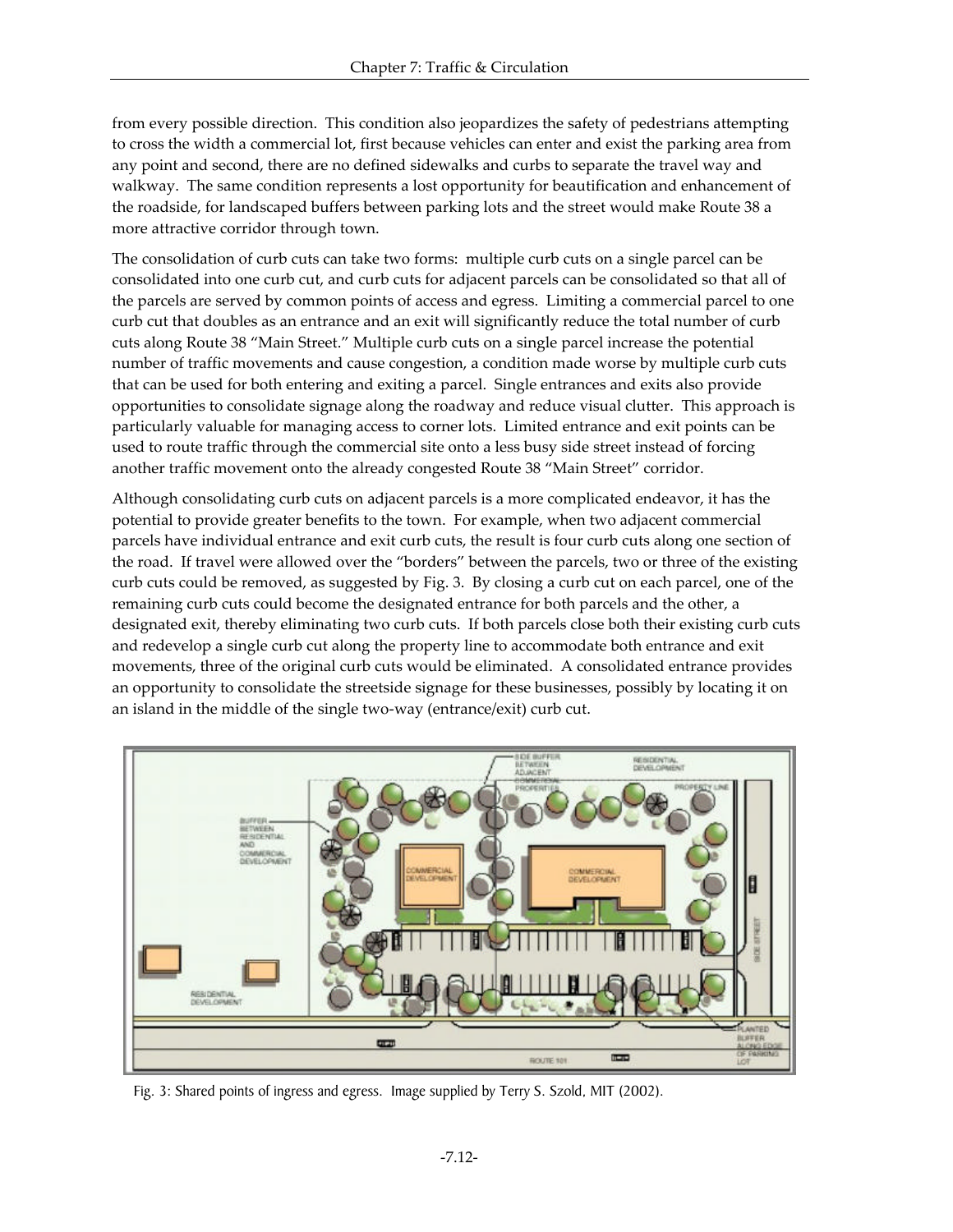Curb cut consolidation will remove many of the breaks in sidewalks along Route 38 "Main Street" and create a safer environment for pedestrians because they would not have to cross so many active entrances/exits. Moreover, curb cut consolidation would complement the use of designated left-turn lanes along Route 38 "Main Street " if local and state officials decide to create them. It is impossible to establish a left-hand turn lane at every curb cut, but consolidating multiple curb cuts into single entrance/exit points would allow a single designated left-hand turn movement to access multiple commercial parcels.

**2. The condition and appearance of major entry points into a city or town cast an impression of the entire community. These "gateway" locations need careful consideration, not only in terms of land use but also roadway treatments: signage, landscaping, and friendly "ground rules" for the use of a community's roads.**

One of Tewksbury's important qualities is its visual diversity. The town has scenic rural byways and major highway interchanges, historic homes, cottages and modern suburban housing stock, two-family homes and large multi-family developments, beautiful civic buildings and churches, and a wide mix of business activity, yet the major points of entry into Tewksbury belie all that the town has to offer. Instead, Tewksbury's "gateways" – roads that carry a majority of the town's incoming traffic – are visually and operationally confusing, a condition often attended by incompatible land uses. This is particularly true at the Tewksbury/Andover boundary on East Street and along Andover Street (Route 133) north and west of the I-495 interchange. In addition, the entries into Tewksbury on both ends of Route 38 convey an unattractive image of the town, and regrettably, the character of development along most of Route 38 reinforces that image. An unintended consequence of failing to pay attention to gateway areas is that traffic entering the community perceives a place that does not care about quality, yet Tewksbury does care about the quality of life for residents, the quality of services delivered by town departments and the public schools, the quality of jobs supplied by commercial and industrial establishments, and the quality of its economic base.

Tewksbury needs to strengthen both the appearance and operational elements of major gateways into the town. Enhancing gateways requires a combination of wise land use regulations and transportation-related improvements. Attractive, visually consistent "welcome" signs that double as a warning against excess traffic speeds, landscaped islands, median strips and berms, clear directional signage, and well-marked walkways that show the town puts pedestrians and bicyclists ahead of cars, all would contribute to a more favorable image of the town and help to improve traffic safety in Tewksbury.

## **3. Walkable communities need safe, accessible facilities for pedestrians. Tewksbury needs to improve its sidewalk network – for the sake of local residents, businesses and those who drive through town.**

Since Tewksbury is not an urban community, sidewalks along every mile of public roadway are neither required nor appropriate. However, Tewksbury's need for safe, pedestrian-friendly facilities has been touched on several times before and during the master plan process. For example, the Board of Selectmen created a Sidewalks Committee to examine the need for sidewalk improvements throughout town. The committee developed a five-year plan, representing Phase 1 of a long-term process to improve the sidewalk network in Tewksbury. The plan is based on a rational analysis of current gaps in existing sidewalk networks and contains a method for prioritizing projects based on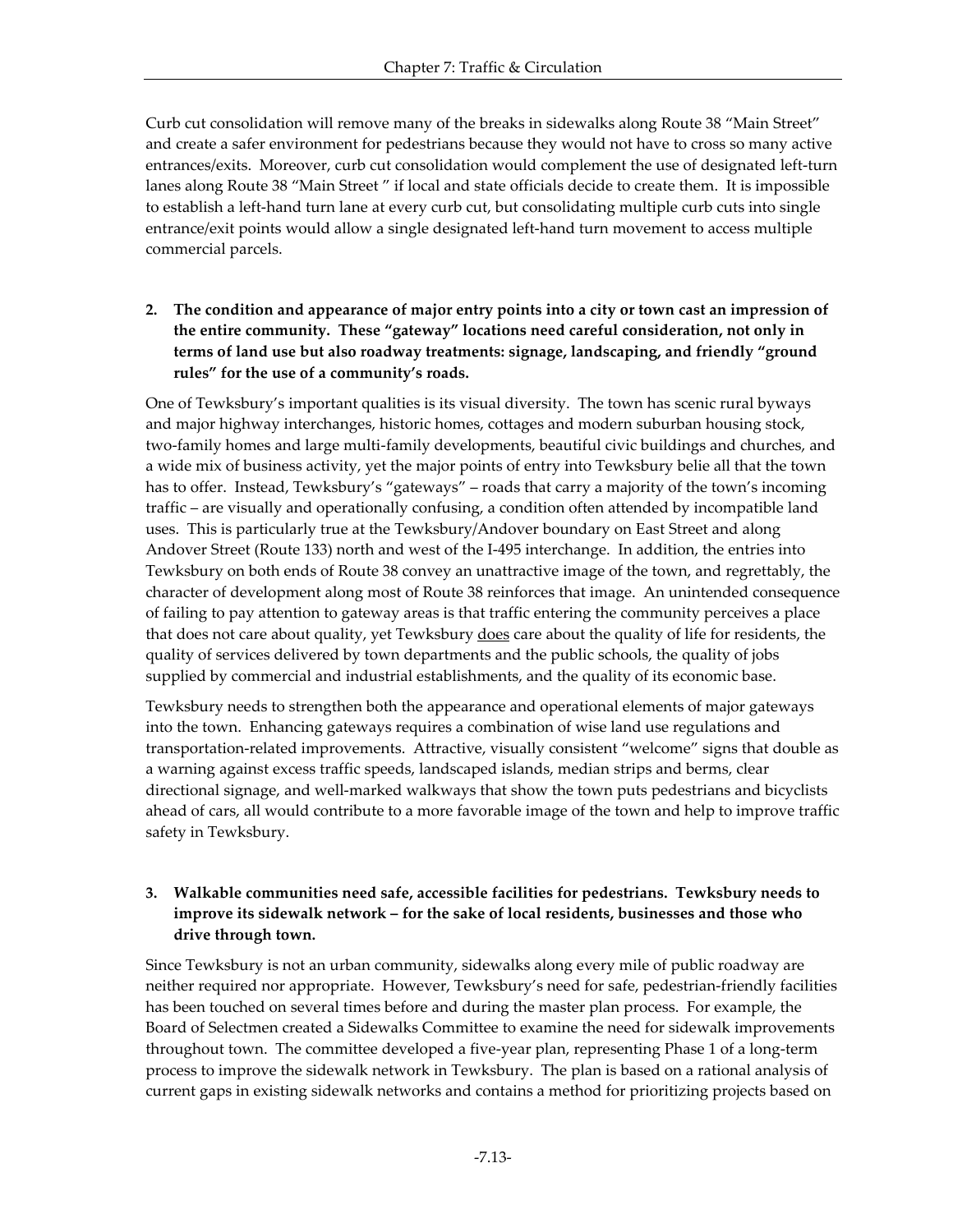neighborhood characteristics. Demand for pedestrian access as indicated by neighborhood population density and age characteristics, land uses along a particular roadway (e.g., the location of a school) and roadway right-of-way widths are all issues that Tewksbury must consider as it evaluates the costs and benefits of proposed sidewalk improvements.

Tewksbury's sidewalk deficiencies affect public safety and livability in many ways. Sidewalks protect pedestrians and facilitate neighborhood interaction. The safety benefits of sidewalks are clear and indisputable: they separate pedestrians from vehicles and provide a safe transportation alternative to automobiles. Accordingly, they help to reduce vehicular traffic on local roadways because without sidewalks, even the shortest of trips requires the use of an automobile. Finally, sidewalks encourage socialization because they provide an arena for neighborhood residents to interact. Sidewalks are a play area for children and a meeting place for adults. These benefits are very important in Tewksbury's more densely populated neighborhoods, especially those located near commercial areas. To some extent, sidewalk improvements can be accomplished by working with developers and consistently enforcing sidewalk design regulations. However, areas with the most urgent needs for sidewalk access are substantially built-out. While redevelopment could bring relief over time, public safety problems exist in these areas **today** and they cannot be resolved on an incremental or parcel-by-parcel basis. Tewksbury voters must be willing to invest in safe public walkways, just as they invest in police and fire protection.

#### **4. Tewksbury needs to address the seriousness of residential-industrial traffic and land use conflicts on East Street.**

The end of East Street near I-93 has been a source of long-simmering conflicts between residential and non-residential uses, mainly industrial development. The close proximity of residential and industrial zones creates numerous problems: noise, pollution, public safety and traffic. Some residents believe their fears and concerns outweigh the tax dollars that Tewksbury receives from industrial development along East Street. They find it unacceptable that tractor trailers idle around the corner for hours on end, that traffic must stop while a tractor trailer rig performs a multi-point turn in order to negotiate a poorly designed intersection or driveway entrance, or that tractor trailers rumble by their homes throughout the day and night. When used as zoned, industrial areas usually generate tractor-trailer trips, noise and noxious fumes, and produce qualities that are unattractive from a residential point of view, e.g., storage containers, piles of materials and parked heavy-duty equipment or machinery. In Tewksbury, these characteristics of industrial development are magnified by the lack of adequate buffers between zoning districts and until recently, the inclusion of residential uses in industrial zones.

About five years ago, NMCOG conducted a traffic study of East Street in an attempt to quantify traffic-related issues and propose workable solutions. The study led to several in-progress and future improvements, notably plans to install traffic control signals at three major intersections. The design for Transportation Bond Fund improvements at the East Street/Chandler Street intersection has been completed and according to the project schedule, the town will seek bids for the work this spring. A similar project is in the pipeline for the East Street/Livingston Street intersection. Beyond traffic control improvements, however, Tewksbury needs to consider better land use regulations, permitting standards and code enforcement. East Street's ready access to an interstate highway and its large expanse of industrially zoned land all but guarantee that businesses will continue to operate in this area for many years. As long as the area remains industrial, it will most likely create conflicts with adjoining neighborhoods.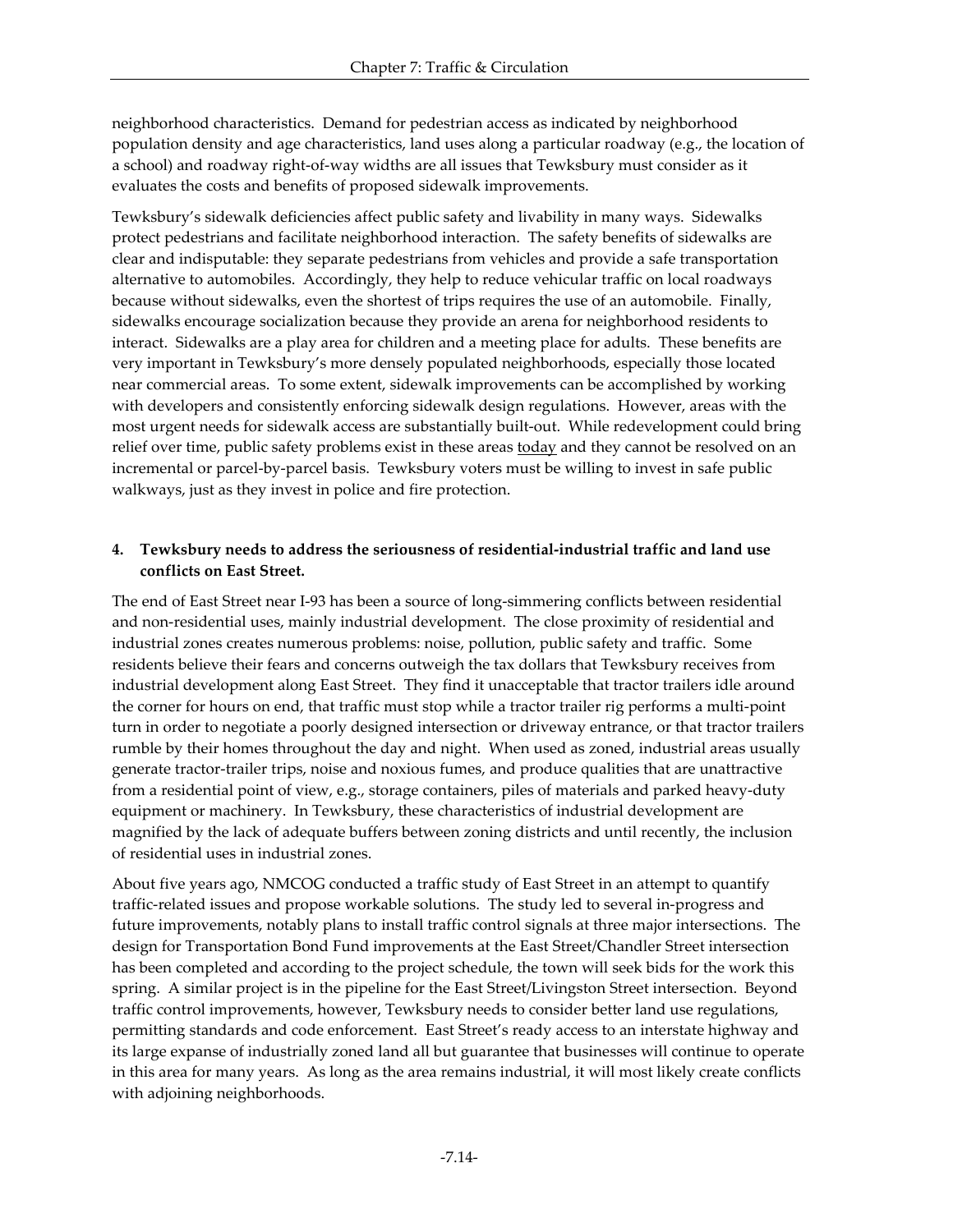# **TRAFFIC & CIRCULATION ELEMENT**

Since the early 1980s, transportation planning has expanded its focus far beyond building new roads. Today, transportation planning places increasing emphasis on the management and reduction of traffic volumes and alternative (non-automobile) forms of transportation. Communities have come to recognize that major new roadway projects often cause unintended consequences with economic, environmental, and social costs. Typically, a master plan addresses transportation by integrating traffic and circulation issues into a community's overall physical planning process. It usually suggests town-wide policies that a community may adopt to promote transportation-related goals. In general, a master plan does not focus on roadway projects or improvements that pertain to specific sections of town. These tasks call for corridor studies such as the one NMCOG is presently conducting for Route 38, and more detailed traffic studies and field investigations than a master plan is designed to accommodate. Nonetheless, a master plan for Tewksbury that ignores Route 38 "Main Street" is a plan destined to fail, which means that the transportation element must recommend Route 38 strategies that Tewksbury has the power to implement.

Four principles guide the Master Plan's transportation element and they appear as recurring themes in each of the plan's major recommendations. The principles include:

- Integration of land use and transportation planning. By locating residential neighborhoods, schools, shopping areas and workplaces in close proximity to one another, and by allowing appropriate mixed-use development, Tewksbury can reduce the need for vehicular travel to conduct one's daily activities. Areas appropriate for more compact, mixed-use development would include the town center and designated nodes along and adjacent to Route 38.
- Corridor access management. Tewksbury needs a comprehensive approach to corridor access management, notably along Route 38. Land use, transportation and public safety strategies must be integrated in order to provide safe, efficient access to property, improve traffic flow and safety, and enhance the town's visual image. At the very least, Tewksbury should require all new developments to minimize curb cuts and provide internal circulation and adequate access points, thereby minimizing traffic impacts on adjacent roads.
- Transportation demand management. Tewksbury's commercial and industrial establishments employ more than 17,000 people, of which about 16% are residents of the town. Large companies bring tax revenue to the community, but they also bring traffic. Tewksbury needs to explore transportation demand management (TDM) strategies that encourage or require alternatives to travel by single-occupancy vehicles. The feasibility of better public transportation service, ride-sharing, walking and biking should be investigated with local employers, perhaps through the aegis of a local economic development council or development corporation.
- Traffic calming. The concept of "traffic calming" includes a range of strategies to slow down traffic, reduce the use of local roads for through traffic, and improve pedestrian safety.

## **Transportation Policies**

Throughout the Master Plan process, several transportation-related issues frequently surfaced in Tewksbury: the volume of traffic and congestion along Route 38, traffic (and land use) conflicts on East Street, inadequate sidewalks, and the role of gateways in conveying Tewksbury's image and shaping driver behavior within the community. It is important to reiterate that land uses generate traffic. People drive because they must travel from their home to work, school, shopping, or other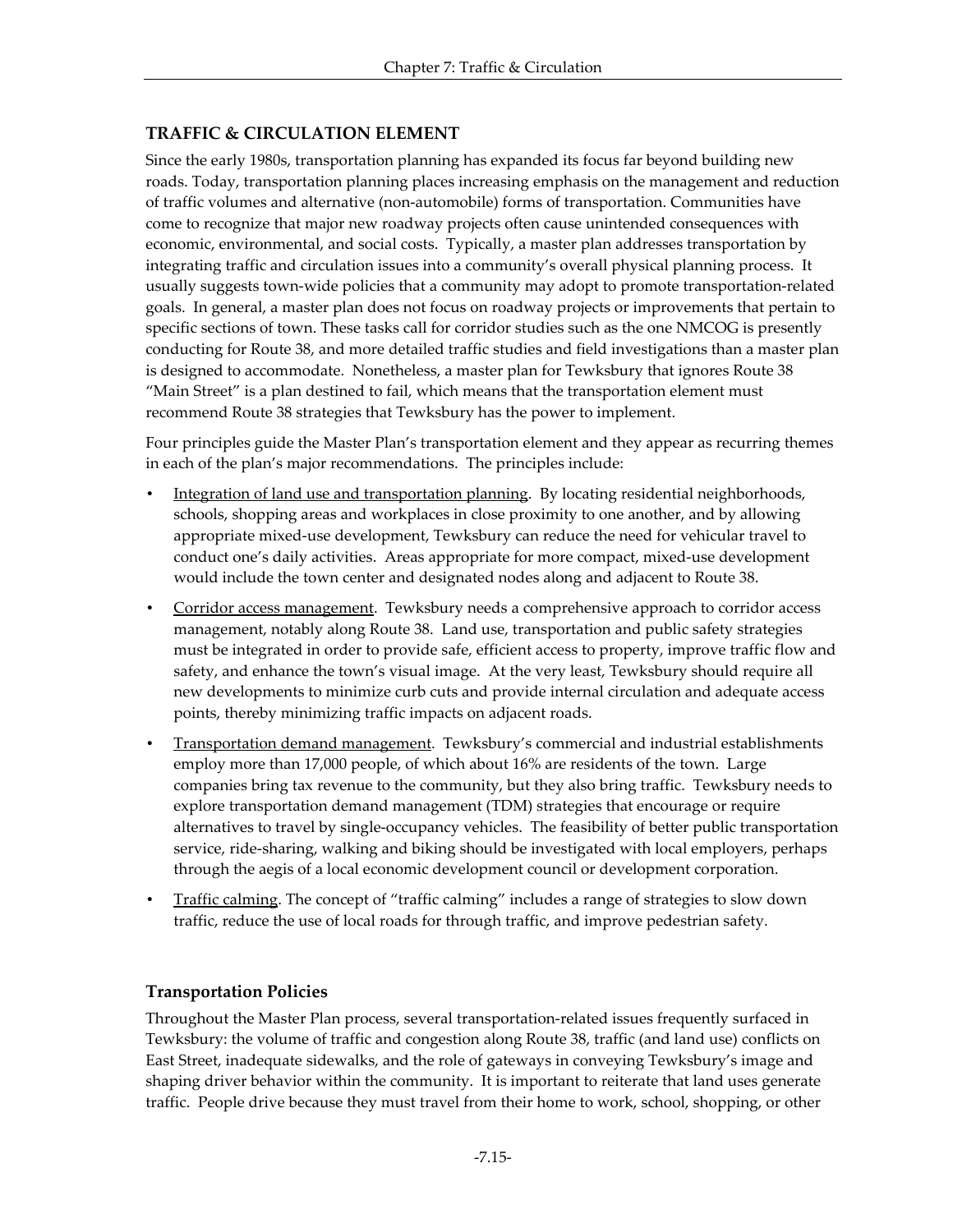places. As a result, the number and length of vehicle trips required for routine activities can be reduced by fostering development that encourages appropriate land uses to locate near each other and to take advantage of this proximity. Tewksbury's Land Use Policy Plan incorporates this concept in several ways. For example, it promotes a compact, mixed-use town center and a selectively broadened mix of uses in new districts proposed elsewhere on Route 38. It also recommends replacing the existing industrial district with mixed-use and transitional zoning for the area on East Street near the Andover/Tewksbury town line. The following transportation-related policies complement the Land Use Policy Plan and they are illustrated on Map 3.

**Route 38 "Main Street."** The completion of NMCOG's Route 38 corridor study will most likely mean that Tewksbury has to choose one or more preferred methods to improve traffic operations on Main Street. Toward that end, the town should apply several criteria to the options available for review, working to achieve consistency with the Master Plan:

- Adopt a comprehensive approach to corridor access management. Give preference to solutions that limit points of vehicular access and vehicular conflict and encourage alternative modes of travel.
- Where appropriate, give preference to traffic calming techniques that have been used effectively on arterial roadways, e.g., medians and localized roadway narrowing at key intersections and pedestrian crossing points.
- Avoid transportation improvements that come at the expense of community or neighborhood quality of life.
- Encourage a walkable, attractive town center in the general vicinity of Main, Pleasant and East Streets, emphasizing traditional village development, pedestrian accessibility, and aesthetics.
- Promote safe and efficient traffic movement by controlling the amount, location and spacing of curb cuts, and coordinate the same with designated left-turn lanes.

At the level of local regulations and policies, Tewksbury should implement the following recommendations:

- Amend the zoning bylaw to include site design standards that promote coordinated access to development along Route 38, and tailor these standards to the unique needs of each proposed commercial/mixed-use district in the Land Use Policy Plan.
- Amend the zoning bylaw to include site design standards that encourage travel patterns across property lines between adjacent commercial parcels.
- Adopt a general bylaw that governs all curb cut review, including upon changes in tenancy.
- Review existing parking requirements and consider reducing them, including the introduction of maximum parking standards for uses such as "big box" or "power center" developments. Excess parking creates an incentive to drive, and there is ample visual evidence that many commercial areas along Route 38 have far more parking than they need.
- Adopt incentives to subordinate parking to commercial buildings. Although many commercial establishments prefer to place parking lots in front of buildings for visibility to customers, even "big box" and large national chains can be persuaded to locate parking in more aesthetically pleasing ways. For example, the Old Navy store shown in Fig. 4 is separated from the street by a sidewalk system along an arterial roadway, with parking located in the rear. Tewksbury needs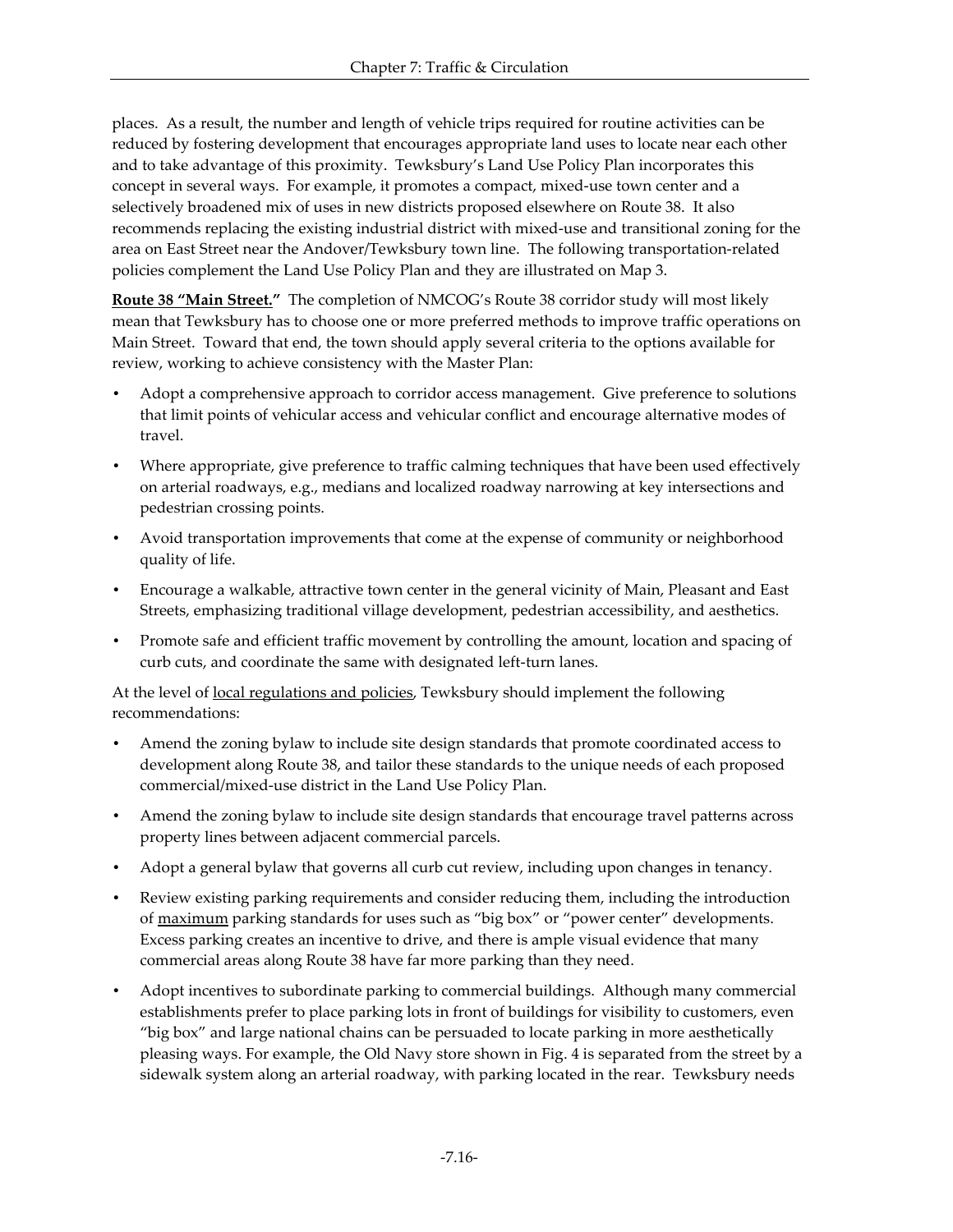to consider the ways in which land use regulations, transportation and access policies come together to create a safe, livable community.

Finally, Tewksbury boards and committees may find it helpful to review efforts in other towns that are working to address commercial strip redevelopment. Framingham, Natick, and Salem and Bedford, NH, all have instituted comprehensive approaches to reinventing commercial strips. They have had varying degrees of success, some emphasizing zoning and others pairing zoning with traffic

improvements. Changing the land use pattern on a mature commercial strip is difficult and it requires tremendous staying power on the part of local



Fig. 4. Large commercial establishments can be required to subordinate parking and give preference to pedestrian access at the street. Source: PBIC Image Library (2003).

officials. In addition to exercising its police powers to regulate development, Tewksbury would benefit from involving a local economic development council or development corporation in addressing issues on Route 38 "Main Street." A combination of tax incentives, low-interest financing and business improvement districts may be instrumental for stimulating participation by established property owners in a corridor-wide strategy.

**Sidewalk Improvements.** Tewksbury officials and residents are already aware of the town's need for safe, accessible sidewalks, particularly in areas with higher population densities and concentrated business activity. The existing "Phase 1" sidewalks plan should be funded and implemented, and the town should take the following additional steps:

- Incorporate the existing five-year plan by reference into the Master Plan.
- Authorize the Sidewalks Committee to undertake Phase 2 of the sidewalk plan.
- Incorporate proposed sidewalk improvements into the town's five-year capital improvement plan.
- Require consistency with official sidewalk improvements plans by incorporating them by reference in the zoning bylaw.
- Require installation of sidewalks or multi-user paths and trails in other locations, in conformance with the Planning Board's subdivision rules and regulations.

**East Street.** The land use and traffic conflicts that exist on East Street are complicated and entrenched by investments that have been made over a long period of time. The proposed installation of traffic signals at key intersections will help to improve general traffic operations, but ultimately the problems on East Street will require additional transportation-related and land use policies. The town should pursue the following recommendations: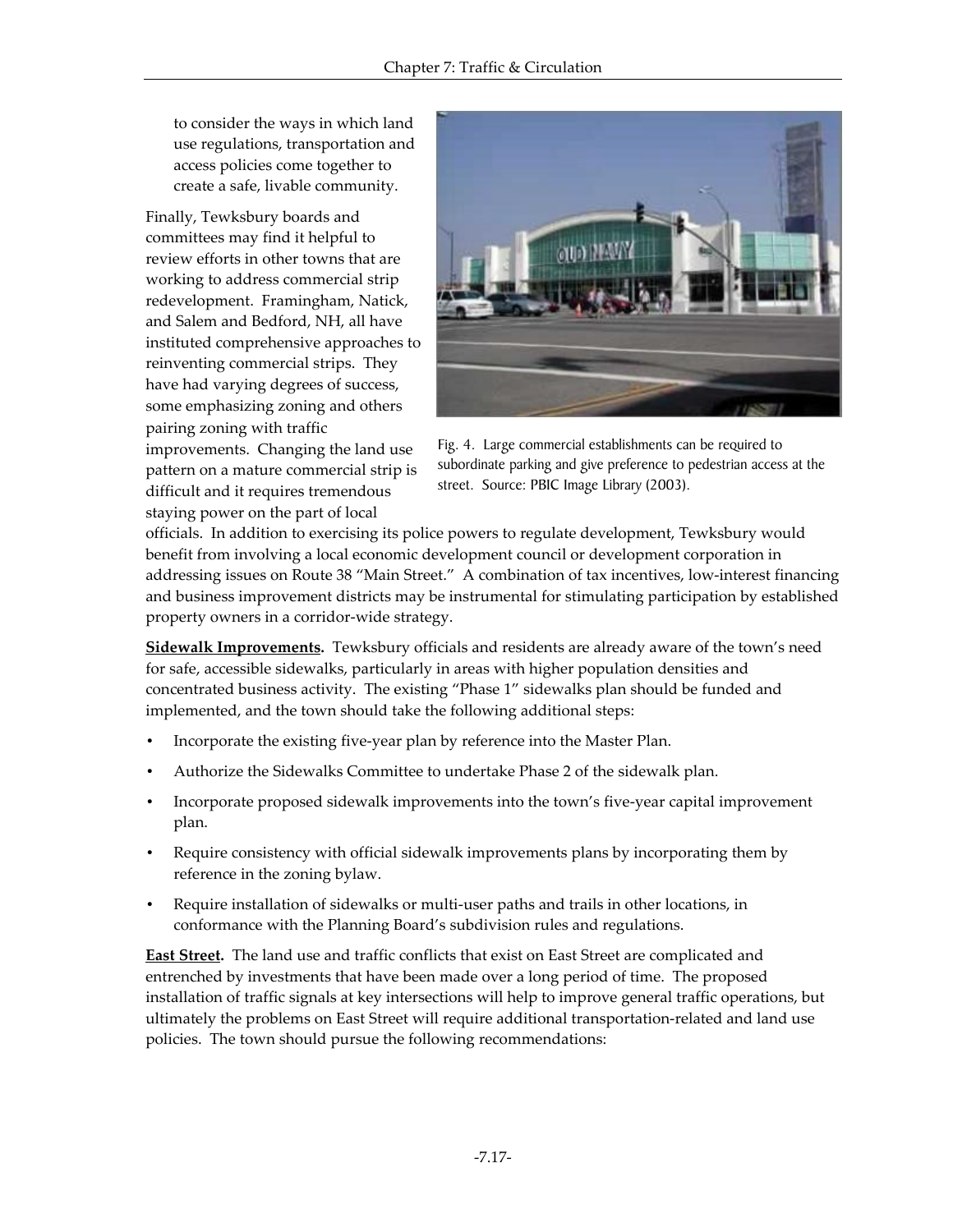- Change the zoning on East Street by replacing portions of the existing industrial district with a planned mixed-use development district and a transitional district to provide better separation between industrial and residential areas.
- Supplement traditional density and dimensional controls with performance standards for nonresidential development, focusing on environmental, noise and traffic standards to reduce conflicts between industrial and residential land uses.
- Work with larger industrial, commercial and other establishments to institute transportation demand management (TDM) for employees commuting to facilities on East Street.
- Acquire land for development of a buffer zone between residential and industrial areas.
- Acquire additional East Street right-of-way when available for pedestrian and bicycle access.
- Develop an enforcement plan for ensuring compliance with local health, safety and land use codes as they apply to industrial uses in the area.
- Work closely with NMCOG to secure East Street improvements through the TIP process.

**Transportation Demand Management (TDM).** Tewksbury should work closely with developers and owners of large commercial and industrial developments to encourage (or require) alternatives to single-occupancy vehicles as a means of employee transport. Though fairly new in Massachusetts transportation planning policy, TDM is widely used in other parts of the country. Its purpose is to achieve more efficient traffic operations on established roadways by reducing vehicle trips instead of making significant, costly capital improvements. TDM also encourages "live near work" situations in which residents may walk, bike, or have a very short commute to their workplace. In this regard, it is consistent with other Master Plan recommendations that promote mixed-use development.

Tewksbury needs to evaluate the appropriateness of requiring TDM as a condition of approving new non-residential development. Since TDM involves many techniques, the town should offer a menu of compliance possibilities to developers and new business establishments, such as transit, carpool and ride-sharing incentives, and appropriately maintained bicycle facilities.

**Traffic calming**. The term "traffic calming" has somewhat different meanings in the transportation planning community, but the Institute of Transportation Engineers (ITE) has adopted a fairly useful definition: "Traffic calming is the combination of mainly physical measures that reduce the negative effects of motor vehicle use, alter driver behavior and improve conditions for non-motorized street users." A practice that originated in Europe, traffic calming has gained credence in American transportation circles and is widely used throughout the western states, the Midwest and in Maryland, New Jersey and New York. Traffic calming includes simple, low-cost ways to address a variety of traffic problems – speed, volume, pedestrian-vehicular conflicts – but even the more expensive traffic calming techniques rarely cost as much as conventional roadway improvements such as widening to increase capacity. Most of the national and international applications of traffic calming have occurred on local and collector roadways in central business districts, urban areas and suburban neighborhoods, but they have also been used on arterial roads that carry traffic volumes comparable to Route 38.

There are areas in Tewksbury that may benefit from traffic calming measures and the town should investigate them, possibly with technical assistance from NMCOG. For example, Whipple Road appears to absorb a considerable amount of cut-through traffic, no doubt by drivers seeking to avoid congestion on Route 38. Whipple Road is also a long residential street that serves a number of subdivisions with dead-end or cul-de-sac roads, mainly west of Pleasant Street. As a result, it